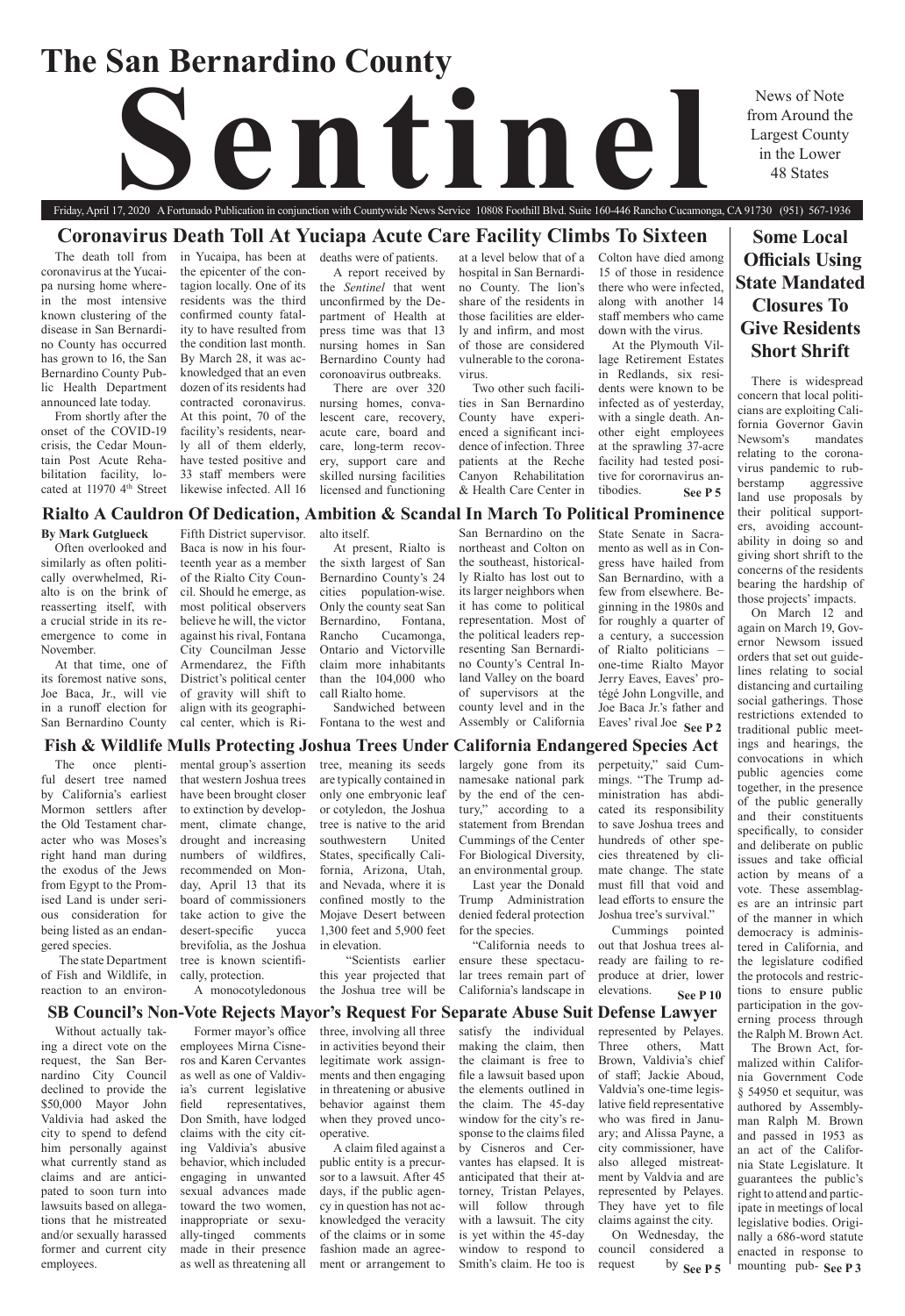# **The San Bernardino County**

**Sentinel** Published in San Bernardino County. The Sentinel's main office is located at 10788 Civic Center Drive in Rancho Cucamonga, CA 91730 A Fortunado Publication in conjunction with Countywide News Service Mark Gutglueck, Publisher

# **Call (951) 567-1936 to learn of locations where the Sentinel is available or to provide news tips**

**Joe Baca, Jr. Appears To Be On A Trajectory To Become Next 5th District County Supervisor** *from front page*

*Continued on Page 4*

*10808 Foothill Blvd., Suite 160-446 Rancho Cucamonga, CA 91730 SBCSentinel@yahoo.com Legal Notice Department 909 957 9998 Message Line 909-276 5796*

# **Friday, April 17, 2020**

# **San Bernardino County Sentinel <b>Page 2 Page 2**

Baca, Sr. - achieved success and acceded to the state legislature, and in Joe Baca Sr.'s case, to the U.S. Congress. But those three were the exception rather than the rule.

For a host of reasons, it now appears that the November election for Fifth District supervisor is Joe Baca, Jr.'s to lose and that Rialto will see its political reach extended. Baca, as a Democrat, holds an advantage over the Republican Armendarez, as the registration numbers in the Fifth Supervisorial District strongly favor the Democrats. As of this week, 94,446 or 50.8 percent of the district's 185,800 voters are registered Democrats. Registered Republicans in the district number 34,699 or 18.7, and are outnumbered by the 44,881 or 24.2 percent of the voters in the district who are not registered with any party. 6.4 percent of the district's voters are registered with the Libertarian, Peace & Freedom, American Independent, Green and more obscure parties. Though in California local offices such as county supervisor or city council are officially considered non-partisan and the party of a local office candidate does not appear on the ballot when election for those posts is being conducted, in San Bernardino County party affiliation is nevertheless a de facto primary consideration in the election of officeholders at all levels. Thus, Baca has a substantial leg up going into the campaign. Another consideration is that all of Rialto lies within the Fifth District. Only the eastern portion of 214,000 population Fontana is enclosed within the Fifth District. Moreover, by virtue of his father's wide-ranging political career, the younger Baca enjoys name recognition and positive name identification that Armendarez lacks.

election held last month, Armendarez conducted a campaign in which he outraised all three of the others in the race – Baca, Colton Joint Unified School District Board Member Dan Flores and radio personality Nadia Renner – in terms of campaign cash. Baca captured first place, despite having less money  $-$  \$116,443 in political donations – to spend than Flores with \$312,966.39 in his campaign war chest or Armendarez's electioneering account of \$336,299.86. Armendarez clearly believed in himself, as \$91,076.83 that went into his campaign fund was a loan to himself. Renner banked, overall, \$19,100 to carry out her campaign. His greater spending power bought Armendarez a second place finish, with 13,330 votes or 26.88 percent, comfortably ahead of Flores, a Democrat and the chief of staff to the current Fifth District Supervisor Josie Gonzales. Flores polled 8,998 votes for 18.14 percent. Renner managed 7,319 votes or 14.76 percent. Baca outdistanced all three with 19,948 votes, which equated to 40.22 percent. Moreover, at pres-

In this year's primary ent Josie Gonzales is the only Democrat on the five-member board of supervisors. Two Republicans vying in this year's election in San Bernardino First and Third districts, Paul Cook and Dawn Rowe, won outright with a majority of the vote in the March 3 Primary Election, such that they have bypassed the need to run in November. The Democrats are loathe to surrender all five seats on the board of supervisors and can therefore be counted upon to marshal their forces to ensure that as the party's standard bearer in the Fifth District, Baca will succeed. Baca was last elected to the city council in 2018. If he is elevated to the board of supervisors in November, he will be obliged to resign from the council to accede to the county post. Simultaneous with the November Fifth District board race, three of the positions on the Rialto City Council will also be up

for contest – those held by Mayor Deborah Robertson and councilmen Rafael Trujillo and Andy Carrizales. It is thus possible, though perhaps not likely, that there could be a significant turnover with regard to Rialto's leadership by the end of the year.

Until quite recently, Mayor Robertson appeared to be in firm control of the city, having built her power into a formidable political machine over the course of 17 years. First elected to the Rialto City Council in her maiden foray into politics in 2002, Robertson was reelected in 2006. In 2008, she suffered the lone defeat in her political career when she challenged then-Rialto Mayor Grace Vargas. Vargas's power of incumbency tided her to victory with 12,355 votes or 54.55 percent to Robertson's 10,296 votes or 45.45 percent. Two years later, in the 2010 election cycle, neither Robertson nor Baca, who had first been elected to the council in 2006, had to stand for reelection, as no one deigned to run against them. In 2012, with Robertson again intent on challenging Vargas, and Robertson's popularity surging among the Rialto electorate, Vargas chose to not seek reelection. Instead, Robertson found herself in a contest against longtime Rialto political figure Councilman Ed Scott. When the dust cleared after the election, Robertson had cruised to victory by a comfortable margin, 12,013 votes or 57.21 percent to Scott's 8,985 votes or 42.79 percent. In her 2016 mayoral reelective effort, Robertson faced a single challenger, Councilman Ed Palmer. She handily won that contest, 14,784 votes or 59.79 percent to Palmer's 9,950 votes or 40.23 percent. As a member of the council and as mayor, Robertson parlayed her professional expertise with the California Department of Transportation, having worked in that agency's administrative division for two decades, to take up leadership positions on regional governmental joint powers authorities relating to urban plan-

ning and transportation, such as Southern California Associated Governments and San Bernardino County's transportation agency, formerly known as San Bernardino Associated Governments and now known simply as the San Bernardino Transportation Agency.

As mayor, Robertson has become a virtual kingmaker in blue collar and heavily Democratic Rialto, and her endorsement carries substantial weight among the electorate. Her most notable recent achievement in this regard was her sponsorship, support and successful coaching last year of political newcomer Channing Hawkins, who was elected to the board of the West Valley Water District in November in his first attempt at public office.

Hawkins is the most

electrifying figure to come onto the Rialto political stage in decades. A graduate of Howard University in Washington, D.C., from which he has both a bachelor of arts and a law degree, Hawkins did not take up a career as a lawyer. He worked for a time as a field representative for Congressman Joe Baca, Sr., then did a stint as a lead representative with the Service Employees International Union, then went to work for the Barack Obama Administration in the U.S. Department of Agriculture's Office of Civil Rights. After more than two years as a federal employee, he returned to the Service Employees International Union to work within its governmental relations division, leaving that position in 2016 for his current post with the Laborers' International Union of America as a labor relations representative.

Well spoken, indeed eloquent, Hawkins is capable of fielding questions he may or may not have anticipated and formulating an answer on the spot indistinguishable from a response reflecting many hours worth of work by a team of public relations specialists. Considered in multiple circles to be the most likely political prospect

to come out of Rialto or San Bernardino Valley for some time, it is widely assumed that he will seek a position on the Rialto City Council in November. Such speculation was fueled by the circumstances surrounding his transition into the West Valley Water Agency.

In the race for the board, he found himself in a head-to-head duel with the only Democrat on the board, long-time member Don Olinger. At 92 years of age, Olinger was then the oldest serving elected official in San Bernardino County. Beginning in 2018, Olinger had empowered himself by forging an alliance with two of this fellow board members, Dr. Michael Taylor and Kyle Crowther, two Republicans whose once cordial relationship with the two other Republicans on the board, Dr. Clifford Young and Greg Young (no blood relation to Clifford Young), had devolved into a bitter rivalry and struggle for the control of the district. The West Valley Wa-

ter District holds its elections in odd-numbered years. As the 2019 campaign began to heat up, the degree to which Tay-

lor and Crowther were committed to keeping Olinger in place on the board became clear. Crowther transferred \$3,000 from his own electioneering fund into Taylor's political war chest, and \$2,500 to the Inland Empire Taxpayers Association. Taylor then provided Olinger \$22,620.48 worth of contributions, in-kind support or other financing in his campaign against Hawkins. The

Inland Empire Taxpayers Association was likewise active in supporting Olinger. Despite those efforts by Taylor and Crowther in backing Olinger, ultimately Hawkins prevailed in the race, defeating Olinger convincingly with 623 votes or 64.83 percent in the district's Division 4 race to Olinger's 338 votes of 35.17 percent cast on November 5. On the other side of the contest, Clifford Young and Greg Young had lent Hawkins assistance, though more discretely because they did not want it to be known that they were supporting a Democrat even though both competitors in the race were Democrats.

Exactly one month after the November 5, 2019 contest, at its December 5 meeting, the West Valley Water District swore in the victors in that year's election – Crowther, Greg Young and Hawkins.

Unbeknownst to the public, intense jockeying and no little degree of intrigue had followed the election. Those in the know, or what was taken as being the know, anticipated that as soon as Hawkins acceded to the board and displaced Olinger, the ruling coalition of Taylor, Crowther and Olinger would dissolve, and that a new regime composed of Young, Young and Hawkins would assert itself. And indeed, in the 30-day gap between the end of the election and the swearing in ceremony, the trio conferred with one another serially, being at liberty to do so since Hawkins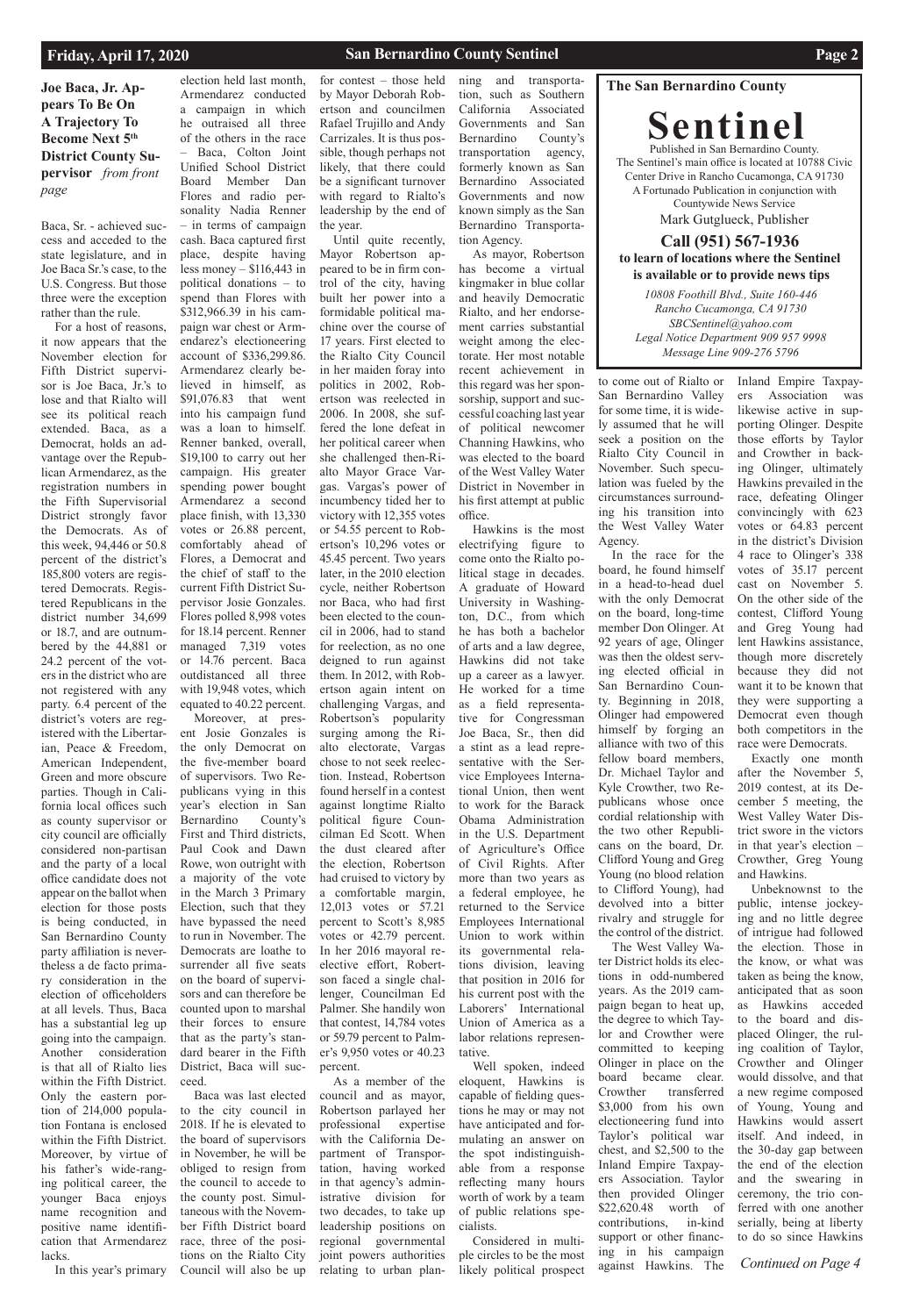*Continued on Page 6*

# **Coronavirus Precautions Run Head On Into Traditional Open Government Principles** *from front page*

lic concerns over informal, undisclosed meetings held by local elected officials, the Brown Act has grown substantially over the years, embodying the concept and spirit of open government, and the degree of seriousness with which that openness is enshrined in American and California culture. It prohibits city councils, county boards, and other local government bodies from avoiding public scrutiny by meeting in secret, or holding "workshops" and "study sessions" from which the public is excluded. It further prohibits a majority or a quorum of elected or appointed members of governmental decisionmaking bodies from conducting so-called serial meetings in which one member of a panel speaks with another member of the panel and then a third member of the panel is contacted by either of the two that have already conferred with one another to form a consensus on official action to be taken. In this way, all discussion by a quorum of a public board must take place in public. The act requires that all issues or items to be discussed in an official meeting be disclosed on an agenda for that meeting at least 72 hours in advance of the meeting taking place. The act requires that members of the public be afforded the opportunity to address the panel with regard to each issue to be voted upon by the panel prior to any vote taking place. The Brown Act closely circumscribes the concept of confidentiality or secrecy in government, specifying four subjects which a governmental decision-making panel can discuss during an executive or closed hearing outside the earshot of the public, those being negotiations relating to the purchase or sale of property; potential or pending litigation; employee performance evaluation, discipline or termina-

tion; and labor contract negotiations. The Brown Act does allow a quorum or even all of an elected or appointed local body to attend a seminar or conference or similar educational gathering; neighborhood meetings, town hall forums, chamber of commerce lunches or other community meetings sponsored by an organization other than the city at which issues of local interest are discussed; meetings of other legislative bodies of the city or of another jurisdiction (such as the county or another city); purely social or ceremonial events without treating such attendance as a meeting of the body, in all cases provided that a majority of members do not discuss among themselves matters of public business. Members of a decision-making body who are not members of a standing committee of that body can attend an open and noticed meeting of the standing committee without violating the Brown Act, provided they are present only as "observers."

The act has been interpreted to apply to letters and email communications as well, leading to restrictions on the number of parties that can be copied on electronic messages.

In response to the increasing threat posed by the coronavirus, Governor Newsom's March 12 order suspended certain meeting requirements and restrictions of the Brown Act and Bagley-Keene Act, the latter of which applies to state legislative officers rather than local officials.

The governor further ordered that "all requirements in both the Bagley-Keene Act and the Brown Act expressly or impliedly requiring the physical presence of members, the clerk or other personnel of the body, or of the public as a condition of participation in or quorum for a public meeting are hereby waived." With regard to open public access safeguards relating to teleconferencing that are normally applied, the governor's order suspended the requirement that each location from which the officials participating

in the meeting be disclosed in advance; that each teleconference location be accessible to the public; that members of the public be able to address the body at each teleconference location; that agendas be posed at all teleconference locations; and that at least a quorum of the members of the local body participate from locations within the boundaries of the territory over which the local body exercises jurisdiction.

A major upshot of the order was that the decision-making body need not be in the presence of the public or its constituents during the course of the meeting, including while the public was offering its input electronically, telephonically or in proxy by writing.

Nevertheless, Newsom's executive order yet required that local governmental entities abide by the Brown Act requirement that meetings be agendized and noticed 72 hours in advance; that the agenda be posted in at least one publicly accessible location from which members of the public would have the right to observe and offer public comment at the public meeting, consistent with the public's rights of access and public comment otherwise provided in the Brown Act.

In issuing the order, Newsom called upon public officials to "use sound discretion and to make reasonable efforts to adhere as closely as reasonably possible to the provisions of the Bagley-Keene Act and the Brown Act, and other applicable local laws regulating the conduct of public meetings, in order to maximize transparency and provide the public access to their

meetings."

The order did not affect other key provisions of the Brown Act, including requirements to notify the public on each agenda of what is to be discussed at an open or closed session of the teleconferenced meetings, or the ability of the public to obtain agenda packets or other documents used by decisionmakers for the meetings. Nor did the order dispense with the requirement that the decisionmaking panels publicly report what action they had taken after a closed session is concluded.

In his March 19 order, Newsom suspended some of the provisions of the Brown Act, most specifically those relating to the requirement that the meetings be held in a public venue. While considerable numbers of Californians accepted that the exigency of the coronavirus crisis dictated that certain adjustments in everyday activities as well as those of the government would be made, at least some of those closely attuned to the function of government assumed that officials functioning at the local level would accept the governor's restrictions in the spirit in which they were made – as a gesture to ensure public safety and health – and that restrictions would not be abused by local officeholders who would seize the exclusion of the public from the deliberative process to take action that under normal circumstances would provoke controversy and tempestuous opposition so that those decision-makers could duck accountability for their decision-making.

To the chagrin of residents in several San Bernardino County cities, however, city staff members, council members and appointed commissioners have perceived the current circumstance to be one in which they are free to act without the restraint of public disapprobation, holding hearings on highly contentious issues outside the presence of the public, giving officeholders the luxury of voting in ways that they perhaps would not otherwise were they not physically

isolated from those they were elected or appointed to serve.

of resistance they would need to endure during the traditional public hearing process. Some public officials in jurisdictions where their city or agency was faced with projects, proposals or official undertakings that were out of step with the attitudes of at least some of their constituents utilized Newsom's order to ramrod action through during these virtual hearings, where no prospect of them having to face the constituents whose sentiments they had defied existed.

Recent cases in point involve the cities of Upland and Redlands.

For officials in a number of locales, the new ground rules have presented them with an opportunity to take action with regard to certain things which they know are out of favor with a vocal element of the communities they represent, and this has allowed and is allowing them to do so without being subjected to the rip current merchandise marketing giant Amazon at its March 23 meeting, the city council delayed considering the matter until April 1, at what was a special meeting to be exclusively devoted to the project. At its March 23 meeting and again at a specially called meeting held on March 31, the council was asked and then ultimately declined

In Upland, two projects massively unpopular with the residents directly impacted by them have been considered by the city council and given go-ahead since the beginning of the month, in each case by a 4-to-1 margin when the vote was taken. In both cases, Upland residents importuned city officials to suspend action on the items until such time that crowd-gathering restrictions that are in place to limit the spread of the coronavirus are no longer in effect, allowing the issues to be more fully vetted in a conventional public hearing setting, where the give-and-take of interchange between city residents and those who represent them on the council is possible. In making those requests for a delay, it was asserted that consideration of the projects in question did not constitute essential governmental activity. City officials disregarded that assertion.

Originally scheduled to consider Bridge Development Partners' proposal to construct on a 50-acre site north of Foothill and south of Cable Airport

to postpone the April 1 meeting/hearing date for the project, which the Upland Planning Commission had considered and then originally recommended against proceeding with. Subsequently, the planning commission made an unprecedented reversal of that decision, and endorsed the project after being heavily lobbied by its proponents.

The council convened in the early evening of April 1, not physically in Upland's city council chamber, but rather virtually from its respective members' homes or professional offices, with Mayor Debbie Stone being the only elected member of the panel at City Hall, where, from her office by means of a video hook-up with the others, she conducted the meeting. A video of the council members and the audio of the proceedings, with a 30 to 40 second delay, was broadcast or displayed on the city's local cable network as well as on the city's website.

a 201,096-square-foot distribution center to be operated by on-line Upon Mike Poland, Upland's contract planner, briefing the council on the project, and Community Development Director Robert Dalquest providing an encapsulation of the development agreement, Heather Crossner, Bridge Development's first vice president for development, and Brendan Kotler, Bridge's executive vice president, touted the project to the city council, after which 49 members of the public, virtually all of them Upland residents, weighed in with regard to the proposal. Of those, 19 inveighed against the project. One resident took no stand with regard to approval or disapproval. The other 29 spoke in favor of the project. As the last of the speakers, one who was not in favor of the project, began to marshal evidence that the project proponent had paid several of those who had made statements in support of the project money to make those statements, the final speaker's access to the meeting microphone was terminated. The city council did not ques-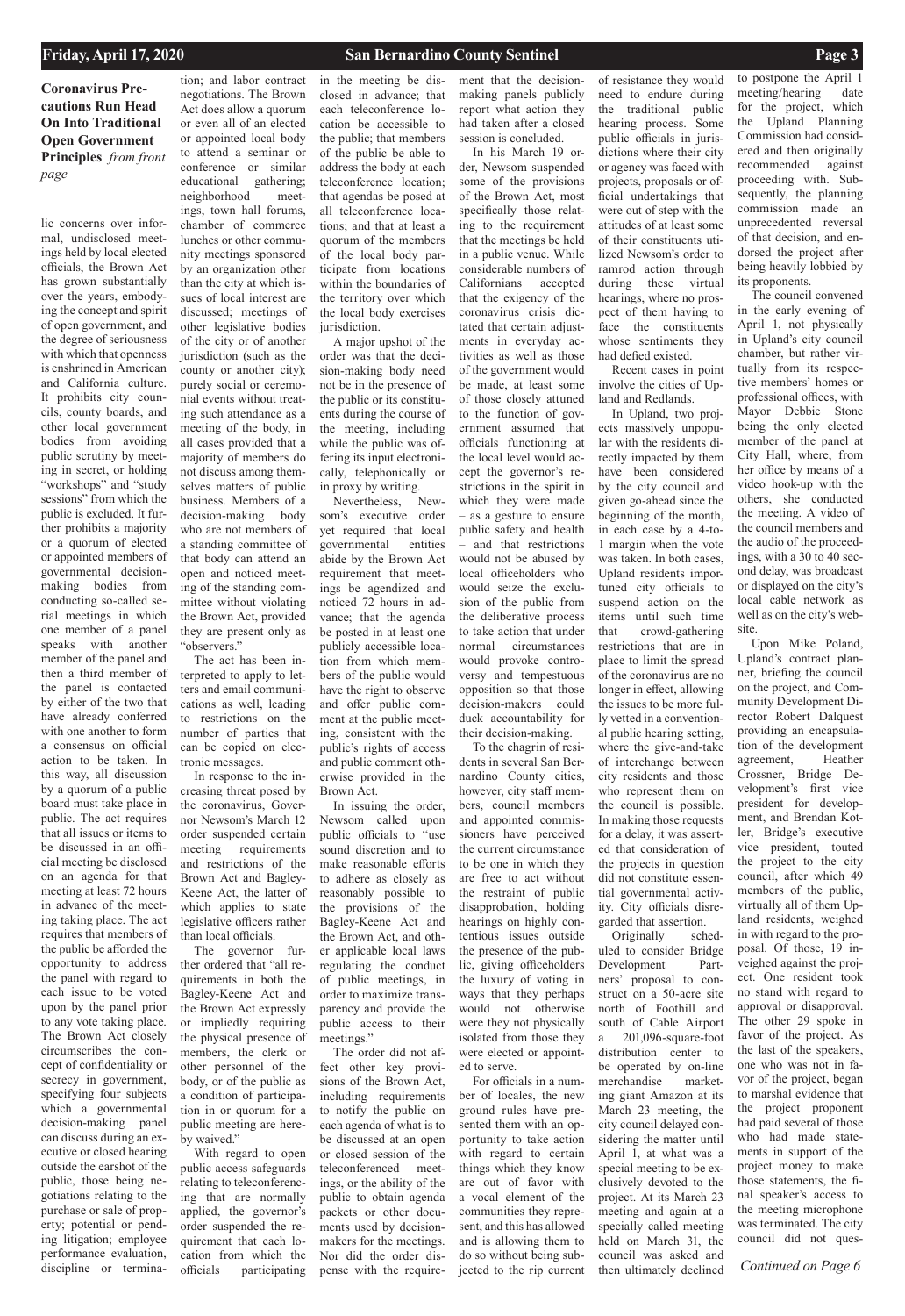**readership and keep our readers abreast of newsworthy developments.**

San Bernardino County

**The** *Sentinel* **devotes itself to what is happening in and around San Bernardino County. Social events, political news, issues pertaining to education, medicine, industry, commerce,**

Let us help you make our readers aware of what is happening in your corner of the world. **Do you have a news tip? Don't hesitate to pick up the phone or drop us a line at sbcsentinel@yahoo.com to alert us to that fascinating tidbit.**

 **development, real estate, history, culture and entertainment are of interest to us.** 

News of Note from Around the Largest County in the Lower 48 States

# **At The Pinnacle Of Rialto Politics, Robertson Now In Danger Over Faux Pas Involving Her Daughter's Nonprof-**

**it** *from page 2*

was not yet a member of the board, so that their discussions could not officially be considered a violation of the Ralph M. Brown Act, California's open public meeting law which prohibits a quorum on an elected panel from discussing in private business related to the offices they hold. In their separate discussions with Hawkins, both Young and Young indicated they would be willing to see him appointed to the position of the district board's vice chairman, or vice president, shortly after he took his place on the panel. Hawkins countered to both that his expectation was that he be elevated to president of the board. Neither Clifford Young nor Greg Young was prepared to accommodate Hawkins' request, and thereafter Hawkins consulted with Taylor, who saw in the younger man's approach the possibility that he would not need surrender control over the district to Young and Young. Immediately after the swearing in ceremony on December 5, the board, still chaired by President Taylor, took up the issue of the board's reorganization. Without opening the matter for discussion, Taylor instead used his possession of the gavel and therefore the floor to immediately promote Hawkins, against

whose election he had only recently worked assiduously to prevent. "Tonight, I see a unique opportunity that I think could go a long way to doing a lot of good for the community and the board itself," Taylor said. "So, with that I'm going to make the motion to nominate a new president. I'm going to nominate Mr. Channing Hawkins as president of the board. I'm looking for a second, please."

Without waiting for Crowther to make the second, Hawkins did so himself. The board then voted 4-to-0 with Greg Young abstaining to confirm Hawkins as board president.

A little later in the meeting, Taylor said, "I've had conversations with Mr. Hawkins. I find him to be a very bright, gifted person, who has a level of maturity not often seen in people his age. So, I'm looking forward to his leadership, and I'm looking forward to working very closely with him. I know, just by the nature of his personality, that I've had the privilege of meeting with, that I truly believe he's going to do a very good job for the district, for the community and for the employees who work here at the district itself." Hawkins' ability to play the warring factions within the water district off against one another for his own advancement was perceived at once as an indication of his political skill. Further, his unwillingness to accept anything less than the presidency of the board was widely seen as an aggressive move toward

positioning himself to make his next political jump, which is assumed to be to the Rialto City Council in the upcoming November election.

Hawkins, however, denies that his ambition, at present, extends to taking up a place on the Rialto dais.

"Right now, I'm completely focused on reforms at the district, and especially while we are in the middle of the coronavirus crisis," he told the *Sentinel*. "Over the last two to three weeks, we have had our staff working at full throttle to protect our residents and ratepayers and most logically utilize our resources, to make sure we have the equipment and manpower so we can adhere to the mandates for social distancing in the workplace so we don't have service interruptions. That is what I am 100 percent focused on."

Virtually no one believes that Hawkins is not purposed to run for city council. Indeed, some believe he is being prepped to replace Robertson for mayor.

At the time of Hawkins' election and elevation to the water board presidency, there had been talk of Robertson having cleared the way to make her own advancement, potentially to a state legislative position, in that she could at last move on, confident that her legacy would be filled out by her protégé Hawkins following her. Thus, Hawkins was perceived to be on a trajectory that would see him elected to the city council in November 2020, running as a team with Robertson in her second

*Continued on Page 8* A first major determinant in the matter involving Robertson will be the conclusion of the

reelection bid for mayor. In 2022, if her bid for Assembly or State Senate succeeded, Hawkins would then be the logical heir to the mayoralty.

In the intervening time, however, the wolves of scandal have been heard howling near Robertson's door, necessitating, perhaps, that the timetable for Hawkins' next move up the political evolutionary chain be steeper than was anticipated, such that he will be vying not for the council but mayor six months from now.

as job training services. Though the Bethune Center-National Council of Negro Women was formerly identified as being headquartered at 649 E. Foothill Boulevard in Rialto, it has been operating out of a city-owned building at 141 S. Riverside Avenue in Rialto for at least four years, having done so free of charge for that entire time.

In December, the Riverside-based auditing/accounting firm of Teaman, Ramirez and Smith, Inc, which had been tasked in September to examine Rialto's books with regard to the city's provision of pensions to former employees and the impact those are having on the city's financial situation, budgetary comparison schedules, the city's financial statements and how its federal grants had been spent, alerted city officials to a potential instance of fraud or noncompliance. Specifically, Teaman, Ramirez and Smith, Inc.'s bean counters had found that there was some order of irregularity with \$38,475 in federal Community Development Block Grants that were doled out at the discretion of the Rialto City Council in the 2018-19 fiscal year to the Bethune Center-National Council of Negro Women. Milele Robertson, Mayor Robertson's daughter, is the president of the Bethune Center-National Council of Negro Women, which offers what is described ficeholder conflict of interest, assisting or promoting a family member by participating in a vote

Teaman, Ramirez and Smith, Inc.'s accountants delineated the federal grant funding received by the Bethune Center-National Council of Negro Women, and traced out the blood relationship between Deborah Robertson and Milele Robertson.

It has been publicized that since 2012, the year that Robertson became mayor, the Bethune Center-National Council of Negro Women, as a nonprofit corporation, had received over \$200,000 in Community Development Block Grants distributed by the Rialto City Council.

Robertson did not recuse herself from approving, as a voting member of the city council, that arrangement, nor had she made made adequate disclosure that the recipient of the federal funds and what has been tantamount to free rental space was her blood relative. The finalized version of that audit is to be pre-

on a contract involving that family member, providing that family member with employment with the public agency the politician heads or approving a project the politician's family member has an interest in is not illegal unless it can be demonstrated that the politician and the family member have financial interests in common. While it is generally considered illegal for a politician to vote with regard to any issue benefiting a spouse since it is assumed their financial interests are one and the same, a similar vote impacting a grown child, parent or sibling is not necessarily illegal under state law. Federal law, however, is far more strict with regard to nepotistic situations. That the Bethune Center-National Council of Negro Women received federal funding in the form of Community Development Block Grants puts Robertson, at least potentially, within the crosshairs of the U.S. Attorney's Office.

sented to the city council for public review and acceptance on April 28. Under California law pertaining to public ofunder 18 U.S.C. § 666 can net the perpetrator up to a 10-year prison sentence and fines equal to the value of the embezzlement or amount gained through the defraudment.

Theft or bribery involving programs receiving federal funds, commonly known as program fraud or program bribery, is a federal

crime under 18 U.S.C. § 666. A conviction for fraud or embezzlement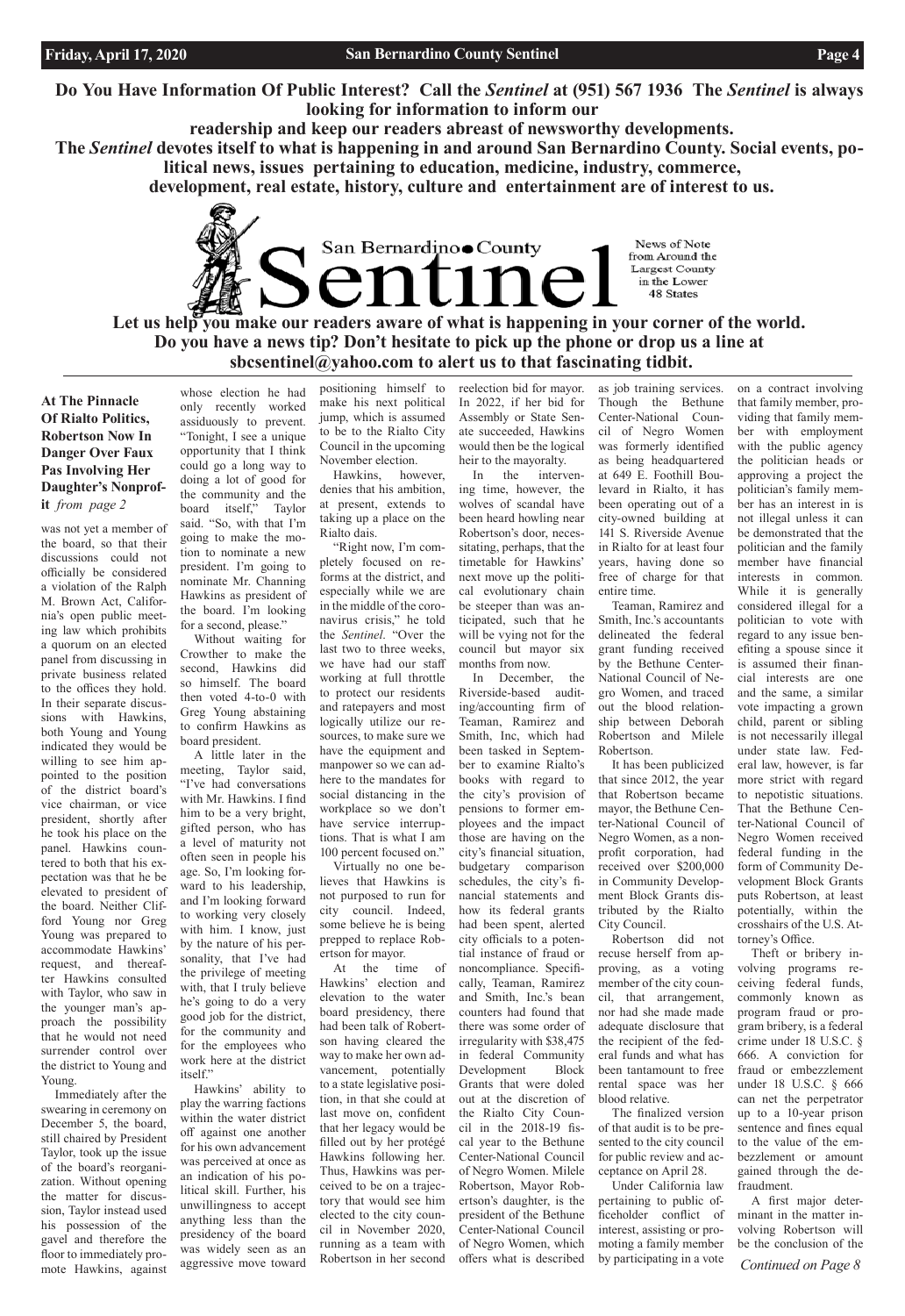# **County Coronavirus Death Count Steadily Escalating**  *from front page*

**Public & Council Sentiment Runs Against Using Taxpayer Money To Defray Valdivia's Lawyer's Fees As Scandal Proceeds**  *from front page*

*Continued on Page 10*

There have been an undisclosed number of cases involving patients, staff or both at the Apple Valley Post Acute Care Center in Apple Valley, the Spring Valley Post Acute Center in Victorville and the Hi-Desert Medical Center in Joshua Tree. There was reportedly one death at the Spring Valley Post Acute Care Center and two deaths at the Hi-Desert Medical Center. The rash of infection at those six facilities has created a substantial problem, as those personnel with the condition are unable to return to work, because their close contact with elder-

ly and vulnerable residents would put those populations at risk. This has led to a shortage of healthcare workers and maintenance crews at the facilities, and, as a consequence, diminished care levels, attention and a downgrade in sanitation.

Compounding the problem is that since April 6, San Bernardino County has been functioning under an order by Public Health Officer Dr. Erin Gustafson enjoining healthcare workers or those who do custodial work at nursing homes, convalescent care facilities or the like who are employed at multiple locations to discontinue their employment at more than one such facility. This has contributed to the manpower shortage, and

the facilities have had to scramble to find suitably trained and qualified replacements.

On Wednesday, 996 people countywide had tested positive for coronavirus and 39 had died. By Thursday, the number of confirmed cases had reached 1,032, and 47 had perished. As of press time today, there

were 1,096 verified cases of infection among county residents and 55 deaths directly attributed to coronavirus.

tests done privately that have not been reported. The 1,096 known cases weighed against the 11,808 known tests indicates an infection rate of 9.2818 percent, which most assuredly does not reflect the actual rate of infection throughout the county population given the likely statistical error based on the limited

As of today, something over half of a percent of the county's roughly 2.2 million population had been tested, according to the health department, with the exact number of officially registered tests being 11,808, although it is believed there have been a smattering of ous category with 123

sampling the testing represents.

The latest available breakdown of the geographical locales where infection has taken hold was from yesterday, when the whereabouts of all but 32 of the 1,021 people in the county known to have contracted the virus up to that point were provided. Fontana, the county's second-largest city, led the county in this dubi-

cases, ahead of San Bernardino, the county's most populous city, which had 114 confirmed cases at that point, and Yucaipa, which had 113, a number bloated by the presence of Cedar Mountain Post Acute Rehabilitation facility within its city limits. Needles, the least populous of San Bernardino County's 24

incorporated municipalities, bore the salubrious distinction of being the only city without any known cases of the virus. According to the San

Bernardino County Department of Heath there were eight confirmed cases in Adelanto, including a member of its city council; 15 in Apple Valley; eight in Barstow; five in in Big Bear Lake, including the city's mayor; 14 in

Bloomington; three in Blue Jay; 60 in Chino; 43 in Chino Hills; 17 in Colton; four in Crestline; 123 in Fontana; two in Fort Irwin; 11 in Grand Terrace; 31 in Hesperia; 42 in Highland; two in Joshua Tree; two in Landers; 19 in Loma Linda; four in Mentone; 11 in Montclair; four in Morongo Valley; five in Oak Hills; 54 in Ontario; two in Phelan; 66 in Rancho Cucamonga; 62 in Redlands; 44 in Rialto; one in Rimforst; two in Running Springs; 114 in San Bernardino; four in Twentynine Palms; 38 in Upland; 47 in Victorville; one in Wrightwood; 113 in Yucaipa; eight in Yucca Valley and 32 in unspecified or undetermined locations. -*Mark Gutglueck*

Valdivia that it authorize the expenditure of \$50,000 in city funds to retain an attorney separate from the law firm of Liebert Cassidy Whitmore, which has already been retained to represent the city in the face of the claims filed by, and potential lawsuits to follow from, Cisneros, Cervantes and Smith.

In response to Valdivia's request, City Manager Teri Ledeoux, apparently in consultation with Deputy City Attorney Sonia Carvalho, generated a staff report in which two options were outlined. One of those options called for authorizing Valdivia to select an attorney and provide for a maximum hourly rate or total representation at an initial maximum expenditure of \$50,000 to that attorney on his behalf; or selecting an attorney for him from the recommended list of four lawyers designated by Carvalho as equal to the task.

Curiously, Ledoux's report did not include a third option, that being the action which the city

council ultimately took, which was to simply allow the general defense the city is currently constructing for the city as a whole against the claims and possible lawsuits to suffice as Valdivia's defense, as he falls under the umbrella of the city.

The four attorneys considered by Carvalho and featured in the report were Patrick "Kit" Bobko, who had agreed to work on the mayor's behalf at a rate of \$250 to \$330 per hour; Michael Zweiback, who committed to working on the case in conjunction with other members of his firm at a "blended" rate of \$400 per hour; Gerald Sauer, who was willing to work the case at a cost of \$495 per hour; and Sonya Goodwin, who stood ready to go to bat for Valdivia for \$450 per hour. Of note was that Valdivia had previously communicated with Zweibach directly, informing him that he was intent on having Zweibach's firm represent him, as was indicated in an engagement letter sent to him at his city office from the firm of Zweibac, Fiset & Coleman dated March 11, 2020.

Owing to continuing precautions being taken in response to the coronavirus crisis, the meeting itself was held in a virtual format that did not involve an actual physical convocation but rather an electronic hook up in which there was an audio and visual presence for councilmen Jim Mulvihill, Henry Nickel and Fred Shorett, along with councilwoman Sandra Ibarra, City Manager Teri Ledoux and City Clerk Genoveva Rocha and some city staff members; while Mayor John Valdivia, councilmen Ted Sanchez and Juan Figueroa, Councilwoman Bessine Richard and Deputy City Attorney Sonia Carvalho participated by means of an audio connection, though at times Sanchez and Figueroa were visible on camera as well.

Before the council began its discussion of the mayor's request, statements from members of the public who had provided audio or written input prior to the meeting were put onto the record. In a prerecorded audio statement, Tim Prince, who had backed Valdivia in his successful 2018 run for mayor, was heard referencing the "\$50,000 request to hire more attorneys to handle cases involving the mayor's intentional and negligent acts. That request should be denied. \$50,000 won't begin to defend the mayor's indiscretions. The mayor has been very open, and has bragged more times than I can count about his ability to raise money. So, he should raise money for his defense from all his liquor store, importer and other undesirable business interests that can fund the mayor's defense. This city is \$5 million under water. We should not spend our reserves on defending this failed mayor."

A statement from Luis Ojeda was read into the record by Councilman Sanchez.

"I do not believe the residents of San Bernardino should have to pay the legal costs of defending Mayor Valdivia," Sanchez quoted Ojeda, continuing, "Mr. Valdivia through his own negligence and reckless behavior has invited many of the claims against him. The money can be better spent on more pressing issues in our community. The mayor has bragged in the past about being able to raise large amounts of money. This is a good time for him to put those skills to work for him."

Tressy Capps was heard in an audio recording, saying, "I don't think the residents of San Bernardino should be on the hook for his behavior."

Because the item related directly to Valdivia, he did not participate in the discussion of the matter, and Sanchez, who is serving in the capacity of mayor pro tem, chaired that portion of

the meeting.

A consideration for the council was that by having the city fund Valdivia's defense, it would put the city in the position of having to pay any settlement or judgment against Valdivia as a consequence of the suit. According to Ledoux's report, "A public entity's duty to defend is not unconditional. If there is an issue whether an employee was acting outside the scope of employment, it is in the best interest of the public entity to provide for the defense of the employee, but it may do so under a reservation of rights. If a public entity provides a defense for its employee, or former employee, without reserving its rights against him or her, and the employee reasonably cooperates in good faith in the defense of the action, the entity has an absolute duty to pay the judgment or any compromise or settlement to which it agreed. (Gov. Code  $§$  825(a).) The entity may have to pay even if the judgment established that the employee was not acting within the scope of his or her employment at the time of the tort. The public entity may condition an agreement to conduct the defense for an employee or former employee on the employee's consent to a reservation of the entity's right 'not to pay

the judgment, compromise or settlement until it is established that the injury arose out of an act or omission occurring within the scope of his employment [by] the public entity.' (Gov. Code,  $\S$  825(a).) When so agreed, the entity's duty to pay arises only when the requisite fact is established."

Almost immediately upon Sanchez opening the floor for discussion, Ibarra said, "I move that we reject providing legal representation for the mayor."

"I will second that," said Sanchez.

At that point, Councilwoman Richard, who with Figueroa remains as one of the last two members of the council yet politically aligned with the mayor, said, "I just want to know why you guys want to do that when we already talked about this. We talked to the city attorney about what to do. She brought it back to us and all of a sudden there's a rejection. This should not be emotional. This should be based on fact. He has the legal right to have representation. If you guys were all in the same position, you guys would want the same, and some of you guys have been in a certain position – not a position of allegations about sexual whatever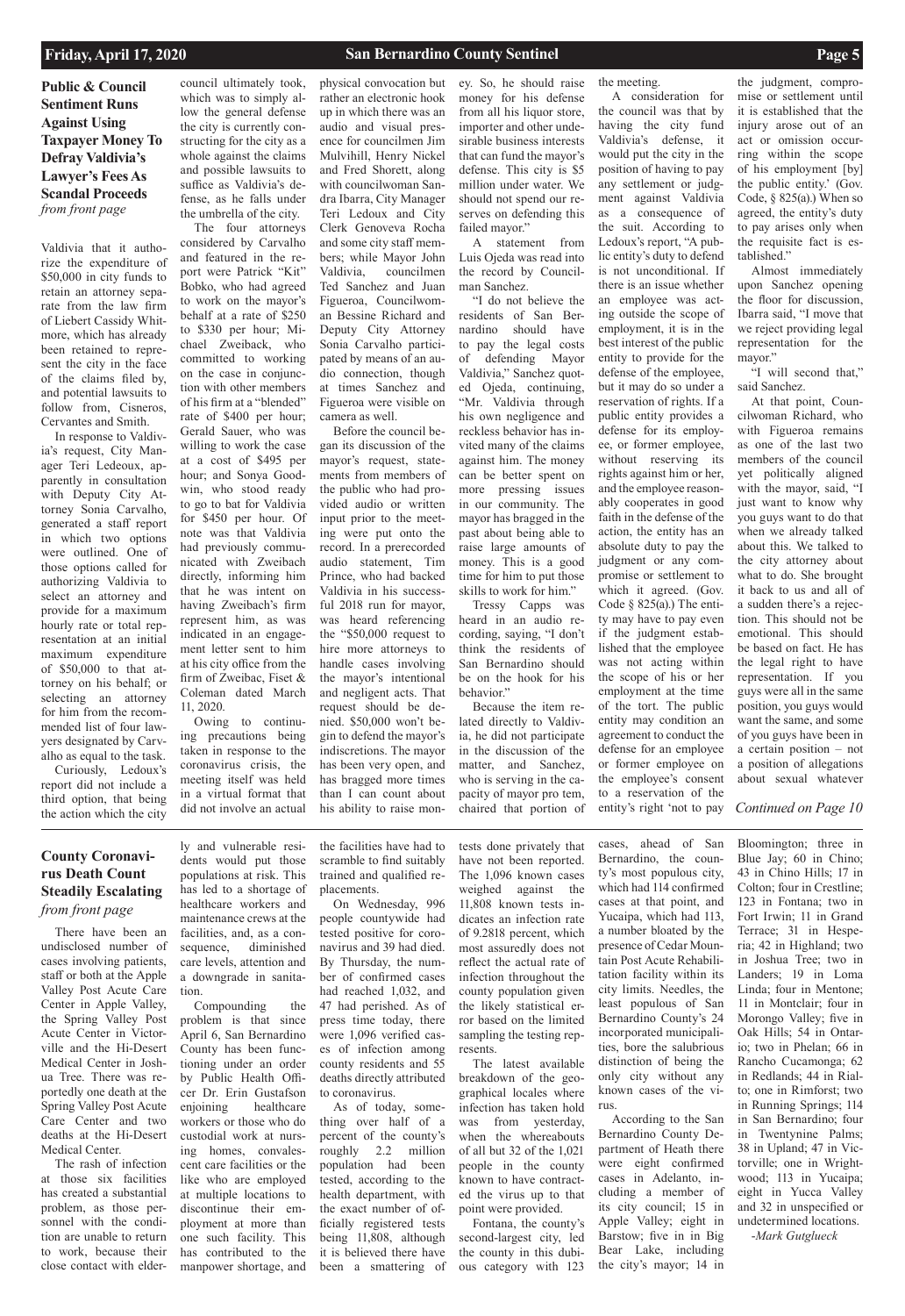**Upland & Redlands Officials Give Nonchalant OK To Development Proposals As Public Meeting Restrictions Stymie Citizen Pro-**

**test** *from page 3*

*Continued on Page 10*

# **Commercial Insurance Quotes**

 **General Liability Workers Compensation Trucks Fast Quotes Call Luke (951) 850 1223**

tion Crossner nor Kotler about the veracity of that report, nor did it address during its deliberations the issue of whether the proponent had provided money to Upland residents to secure their statements of support for the project during the hearing.

Recurrent elements in the arguments made against the project were that despite its scope and intensity its advocates had used an inadequate mitigated negative declaration process rather than a full environmental impact report to achieve environmental certification for it and that city staff had misapplied and misinterpreted the city's current land use and zoning codes to certify that a distribution facility project constituted a permissible use on the site, which bears industrial/mixed use zoning.

A common theme in the arguments made on behalf of the project was that it represented a substantial step forward for the city in terms of economic revitalization.

After discussing the project, the council voted 4-to-1 to give it goahead, approving the site plan and signing off on the mitigated negative declaration, a finding

that the project had no irremediable environmental impacts.

Less than two weeks later, at its first regularly scheduled meeting this month, as opposed to the aforementioned specially-called one, the Upland City Council met Monday night, April 13. The most time-consuming item on the agenda was another highly controversial project, a proposal by FH 11 LLC, a subdivision of Frontier Homes, to develop 65 single family detached residential units on 9.2-acres within a 20.3 acres site near 15th Street that had previously been committed to serve as a stormwater detention basin, an intrinsic element of an elaborate flood control network serving as a repository for water that during a deluge is channeled away from properties to the north, including the Colonies at San Antonio subdivision, as well as other surrounding properties on the city's northeast side.

Once more, city residents earnestly requested that the city council postpone a consideration of the matter until such time as a proper public hearing could be held, wherein the council would have the opportunity to hear in person the full gamut of residential input on the matter. City Officials declined to do so, and the city council once more held a virtual hearing in which the public was unable to have direct contact with the city's elected decision-makers.

On Monday, April 13, Development Services Director Robert Dalquest and Joshua Winter, the city's planner on the project, gave an overview of the project proposal, known as the Plaza Serena subdivision, explaining that it consisted of a residential specific plan, and would require that the council sign off on a general plan amendment along with a zone change and certify the mitigated negative declaration done for the project to give it an environmental certification. Andrew Winterstrom, of Frontier Communities, also fielded questions from the council relating to the project.

Thereafter, 22 members of the public, most of whom live in the immediate environs of the project, addressed the council. All 22 registered opposition to the project. Thereafter, the council voted, 4-to-1 to approve a motion by Councilman Ricky Felix seconded by Councilman Bill Velto to approve the residential specific plan, accede to a general plan amendment and parallel zone change, and then certify the mitigated negative declaration, tentative tract map and design review. Councilwoman Elliott dissented from the majority in the vote.

In Redlands, the planning commission met on Tuesday and the city council met on Wednesday, in both cases in virtual forums that excluded direct public participation, with the opportunity for those so inclined to participate telephonically.

At its meeting on Tuesday the planning commission convened, with Chairman Conrad Guzkowski, and commissioners Steven Frasher, Julie Rock-Rynerson, Mario Saucedo, Joe Richardson and Karah Shaw participating through some order of electronic means. It was not clear where the commission was physically located, and whether they were jointly assembled or separate. City officials had initially sought to use the planning commission to put its imprimatur on a request by Mistretta Canyon Partners, LLC for it to be granted a second one-year extension on a previously granted tract map and condi-

tional use permit for a subdivision of approximately 182 acres into 24 single-family residential lots and three lettered open space lots, located south of Highview Drive and east of South Lane, in the agricultural (A-1) district along Live Oak Canyon Road. In doing so, the city represented the proposed action as a simple one which required no discussion, placing it on the Tuesday April 14 meeting agenda's consent calendar. The consent calendar is reserved for routine and non-controversial items. Other than placing the item on the agenda, the city had made no effort to alert those in the immediate vicinity of the project or those who had previously weighed in on the project that the commission was poised to

take action on the matter.

Live Oak Canyon is the first exit off the 10 Freeway east of Yucaipa Boulevard, most highly recognizable as the location of the seasonal outdoor Live Oak Canyon Christmas Tree Farm and Pumpkin Patch. Live Oak Canyon runs approximately four miles in a southwesterly direction where it intersects with San Timoteo Canyon. Along this roughly four mile stretch is a patchwork of five governmental agencies, a checkerboard of the counties of San Bernardino and Riverside and the cities of Yucaipa, Redlands and the sphere of influence of Calimesa.

Chairman Guzkowski, after being informed that there were members of the public who were intent on being heard with regard to the project, pulled the action item off the consent calendar.

opment of the 180-acre property into 85 residential properties, a lawsuit ensued which resulted in the placement of Measure R on the ballot, as a result of which the city's voters had the option of keeping or changing the agricultural zoning on the property. The city's residents voted in favor of keeping the agricultural zoning there intact.

"I know we have public comments on this," Guzkowski said. "We received an extensive amount of them." Catherine Lin, the project planner for the subdivision proposal gave an overview of the project. The project is located on vacant and unimproved property designated in the city's general plan for resource preservation. It is zoned for agricultural use. When the city in 2005 gave approval to the develdevelopment proposal to 36 units by the Mistretta Family, who then reduced it to 24 lots clustered in the northwest sector of the property after the city purchased 60 acres of what he said was the roughly 180 acres involved. He said that the project now sets aside 81.48 acres of the approximately 120 remaining acres currently owned by the family in its natural state, including wildlife corridor.

Nonetheless, permission to develop the property was sought using a loophole in the city's hillside grading ordinance. That resulted in a court case in which a stipulated judgment was entered on December 14, 2006, giving the applicant an entitlement to proceed with the project. The parties involved in the suit agreed to allow a planned residential development not to exceed 36 lots with no further environmental impact reporting or certification required. The city purchased 60 acres from the developer to ensure it would remain as open space, pursuant to an amendment of the stipulated judgment. In 2015, the city planning commission approved a tentative tract map for a subdivision of 24 homes on the now-approximately 121-acre site. When the project wasn't under way by 2017, the tentative map was given a two-year automatic extension under state law. It was subsequently given a further discretionary one-year extension by the planning commission last year. The planning commission was this week tasked with granting Mistretta Canyon Partners another extension.

Pat Meyer, the representative of Mistretta Canyon Partners, said the project had been reduced from the original

"Out of the original 180 acres, 141-and-a-halfacres are now preserved as open space," Meyer said.

Though the city officials had hoped the matter would zoom quietly past the commission, an alert activist informed other like-minded individuals on Monday that the item relating to Live Oak Canyon was going to be discussed at the meeting the next day, and the city received as of 3 p.m. on Tuesday 18 emailed comments and three voicemails, all opposed to the extension, which the commission was thus obliged to have read into the record or hear.

Redlands Planning Manager Brian Foote read the 18 written comments into the record, which took him 20 minutes and 15 seconds.

The three voice mails in opposition to the extension were not heard during the hearing.

The written communications raised issues with regard to biological resources, drainage, erosion, cultural resources, open space preservation, traffic, aesthetics and fire prevention.

Lin said it was her professional opinion that the issues raised in the most recent round of comments had been addressed in the previously filed environmental impact report for the development and that mitigation measures relating to those issues had been included in the original conditions of approval, such that no further environmental analysis was warranted.

On a motion by Richardson, seconded by Frasher, the commission voted unanimously to grant the extension and make a finding that no further environmental review was required. Dave Matuszak, the president of the Friends of Live Oak Canyon, told the *Sentinel* he did not believe the commission should have considered the extension, given the intense public passion with regard to the project and the inadequate opportunity to express those opinions available at Tuesday's forum, giv-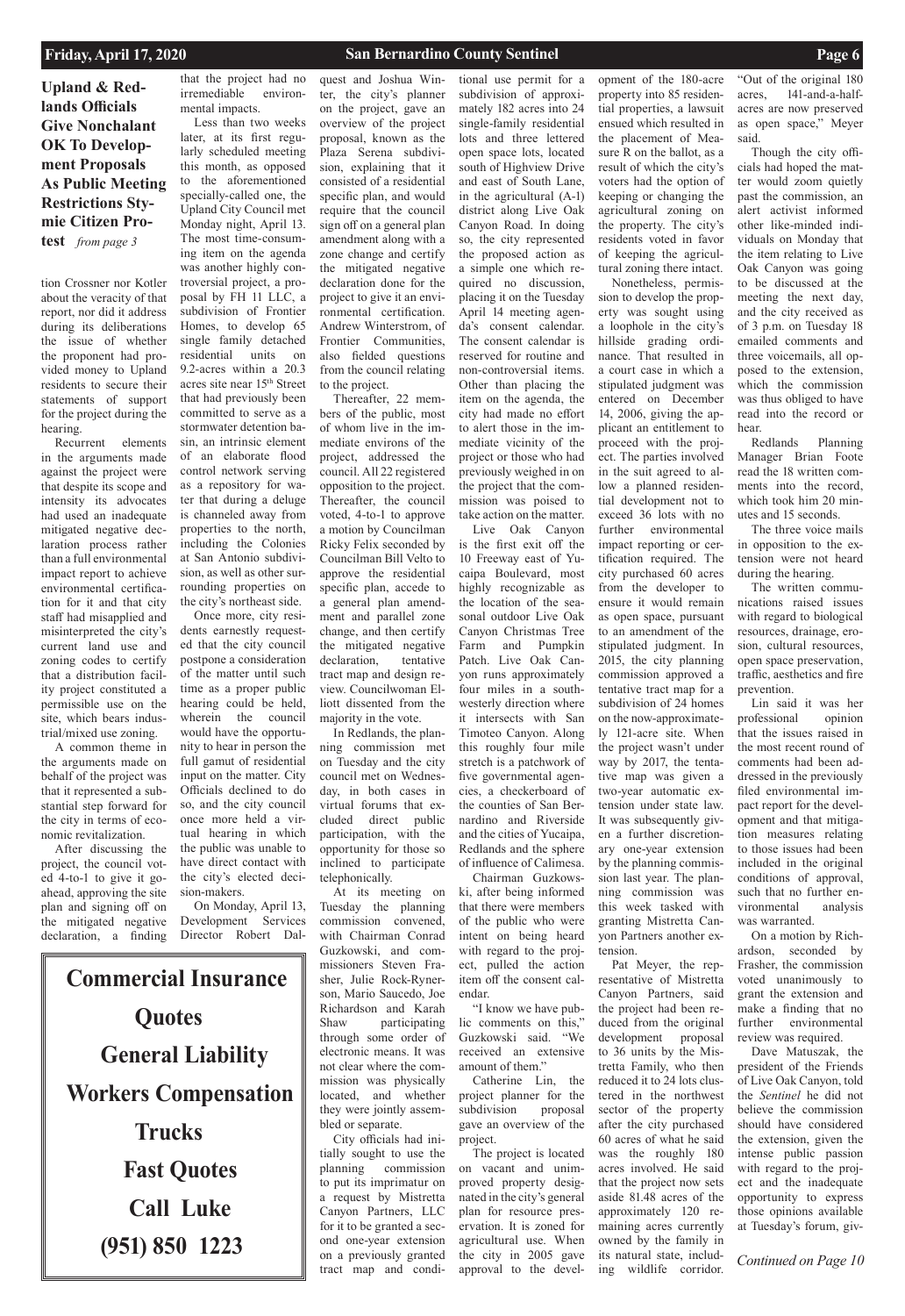# **Public Notices Public Notices Public Notices Public Notices Public Notices Public Notices Public Notices**

FICTITIOUS BUSINESS NAME STATEMENT FILE NO-20200002831

2162 Carefree Way, Corona, CA Business is Conducted By: A

Corporation Signed: BY SIGNING BELOW, I DECLARE THAT ALL INFOR-MATION IN THIS STATEMENT IS TRUE AND CORRECT. A registrant who declares as true information, which he or she knows to be false, is guilty of a crime. (B&P Code 17913) I am also aware that all information on this statement becomes Public Record upon filing.

The following person(s) is(are) doing business as: Calgreen Re-cycling Center, 57980 Twentynine Palm Hwy, Yucca Valley, CA 92284, Mailing Address: 2162 Carefree Way, Corona, CA 92880, Dhudi Inc, 2162 Carefree Way, Corona, CA

s/ Darshan S Sangha This statement was filed with the County Clerk of San Bernardino on: 3/3/20

I hereby certify that this is a correct copy of the original statement on file in my office.

Began Transacting Business: 3/2/20

s/ Gregory A. Bushnell<br>This statement was file ment was filed with the County Clerk of San Bernardino

ment on file in my office. Began Transacting Business:

NOTICE- This fictitious business name statement expires five years from the date it was filed in the office of the county clerk. A new fictitious business name statement must be filed before that time. The filing of this statement does not of authorize the use in this state of a fictitious name in violation of the rights of another under federal, state, or common law (see section 14400 et. Seq. Business & Professions Code).

3/27/20, 4/3/20, 4/10/20, 4/17/20

FICTITIOUS BUSINESS NAME

STATEMENT FILE NO-20200002642

The following person(s) is(are) doing business as: Addashield; Checkthedocs; Documinute; B. Compliant, 215 N 2nd Avenue Suite B, Upland, CA 91786, 154A West Foothill Blvd Suite 281, Upland, CA 91786, B. Compliant Inc, 215 N 2nd Ave. Ste B, Upland, CA 91786 Business is Conducted By: A

I hereby certify that this is a correct copy of the original statement on file in my office. Began Transacting Business:

NOTICE- This fictitious business name statement expires five years from the date it was filed in the office of the county clerk. A new fictitious business name statement must be filed before that time. The filing of this statement does not of itself authorize the use in this state of a fictitious name in violation of the rights of another under federal, state, or common law (see section 14400 et. Seq. Business & Profes-

Corporation Signed: BY SIGNING BELOW, I DECLARE THAT ALL INFOR-MATION IN THIS STATEMENT IS TRUE AND CORRECT. A registrant who declares as true information, which he or she knows to be false, is guilty of a crime. (B&P Code 17913) I am also aware that all information on this statement becomes Public Record upon filing.

on: 2/27/20 I hereby certify that this is a correct copy of the original state-

1/1/207 NOTICE- This fictitious busi-

ness name statement expires five years from the date it was filed in the office of the county clerk. A new fictitious business name statement must be filed before that time. The filing of this statement does not of itself authorize the use in this state of a fictitious name in violation of the rights of another under federal, state, or common law (see section 14400 et. Seq. Business & Profesweek for four successive weeks prior to the date set for hearing of the petition. Dated: JANUARY 15,

sions Code). 3/27/20, 4/3/20, 4/10/20, 4/17/20

FICTITIOUS BUSINESS NAME STATEMENT FILE NO-

20200002641 The following person(s) is(are) doing business as: Payshifts; Back Office Assistance; Accessitnow; C. More Profit, 215 N 2nd Avenue Suite B, Upland, CA 91786, 154A West Foothill Blvd Suite 281, Upland, CA 91786, C More Profit Corporation, 215 N 2nd Ave. Ste B, Upland, CA 91786

Business is Conducted By: A Corporation

Signed: BY SIGNING BELOW, I DECLARE THAT ALL INFOR-MATION IN THIS STATEMENT IS TRUE AND CORRECT. A registrant who declares as true information, which he or she knows to be false, is guilty of a crime. (B&P Code 17913) I am also aware that all information on this statement becomes Public Record upon filing.

s/ Gregory A. Bushnell

This statement was filed with the County Clerk of San Bernardino on: 2/27/20

7/18/2012

ORDER TO SHOW CAUSE FOR CHANGE OF NAME CASE NUMBER CIVDS 1939353 TO ALL INTERESTED

PERSONS: Petitioner: CHRIS-TIAN ROLAND KUENG filed with this court for a decree changing names as follows:

CHRISTIAN ROLAND KUENG to CHRISTIAN ROULLAND KUENG

THE COURT ORDERS that all persons interested in this matter appear before this court at the hearing indicated below to show cause, if any, why the petition for change of name should not be granted. Any person objecting to the name changes described above must file a written objection that includes the reasons for the objection at least two court days before the matter is scheduled to be heard and must appear at the hearing to show cause why the petition should not be granted. If no written objection is timely filed, the court may grant the petition without a hearing.

> and date for the sale of this property, you may call or visit this Internet Web site www. ndscorp.com/sales, using the file number assigned to this case 18-20238-SP-CA. Information about postponements that are very short in duration or that occur close in time to the scheduled sale may not immediately be reflected in the telephone information or on the Internet Web site. The best way to verify postponement information is to attend the scheduled sale. Date: 03/19/2020 National Default Servicing Corporation c/o Tiffany & Bosco, P.A., its agent, 1455 Frazee Road, Suite 820 San Diego, CA 92108 Toll Free Phone: 888-264-4010 Sales Line 855-219-8501; Sales Website: www.ndscorp.com By: Rachael Hamilton, Trustee Sales Representative 04/03/2020.

Notice of Hearing: Date: MAY 18, 2020 Time: 8:30 a.m. Department: S16 The address of the court is Superior Court of California,County of San Bernardino, San Bernardino District - Civil Division, 247 West 3rd Street, Same as above, San Bernardino, CA 92415-0210. IT IS FURTHER OR-DERED that a copy of this order be published in the SAN BERNARDINO COUNTY SENTINEL in San Bernardino County California, once a

2020 Lynn M. Poncin

Judge of the Superior Court.

Published in the San Bernardino County Sentinel on 3/27, 4/03, 4/20 & 4/17, 2020

sions Code). 3/27/20, 4/3/20, 4/10/20, 4/17/20 forth below. The amount may be greater on the day of sale. Trustor: Jason Key and Carol A. Bono, husband and wife as community property with right

business as: JS HOBBIES 999 N WATERMAN SAN BERNARDI-NO, CA 92410 999 N. WATER-SAN BERNARDINO, CA 92410 This Business is Conducted

T.S. No. 18-20238-SP-CA Title No. 180159254-CA-VOI<br>A.P.N. 1076-081-19-0-000 A.P.N. 1076-081-19-0-000 NOTICE OF TRUSTEE'S SALE. YOU ARE IN DE-FAULT UNDER A DEED OF TRUST DATED 07/08/2005. UNLESS YOU TAKE AC-TION TO PROTECT YOUR PROPERTY, IT MAY BE SOLD AT A PUBLIC SALE. IF YOU NEED AN EX-PLANATION OF THE NA-TURE OF THE PROCEED-ING AGAINST YOU, YOU SHOULD CONTACT A LAWYER. A public auction sale to the highest bidder for cash, (cashier's check(s) must be made payable to National Default Servicing Corporation), drawn on a state or national bank, a check drawn by a state or federal credit union, or a check drawn by a state or federal savings and loan association, savings association, or savings bank specified in Section 5102 of the Financial Code and authorized to do business in this state; will be held by the duly appointed trustee as shown below, of all right, title, and interest conveyed to and now held by the trustee in the hereinafter described property under and pursuant to a Deed of Trust described below. The sale will be made in an "as is" condition, but without covenant or warranty, expressed or implied, regarding title, possession, or encumbrances, to pay the remaining principal sum of the note(s) secured by the Deed of Trust, with interest and late charges thereon, as provided in the note(s), advances, under the terms of the Deed of Trust, interest thereon, fees, charges and expenses of the Trustee for the total amount (at the time of the initial publication of the Notice of Sale) reasonably estimated to be set title to the property. You are encouraged to investigate the existence, priority, and size of outstanding liens that may exist on this property by contacting the county recorder's office or a title insurance company, either of which may charge you a fee for this information. If you consult either of these resources, you should be aware that the same lender may hold more than one mortgage or deed of trust on the property. NOTICE TO PROPERTY OWNER: The sale date shown on this notice of sale may be postponed one or more times by the mortgagee, beneficiary, trustee, or a court, pursuant to Section 2924g of the California Civil Code. The law requires that information about trustee sale postponements be made available to you and to the public, as a courtesy to those not present at the sale. If you wish to learn whether your sale date has been postponed, and, if applicable, the rescheduled time

Published in the San Bernardino County Sentinel on 1/24, 1/31, 2/7 & 2/14, 2020. Corrected on 4/3/20, 4/10/20, 4/17/20, 4/24/20

of survivorship Duly Appointed Trustee: National Default Servicing Corporation Recorded 07/21/2005 as Instrument No. 2005-0525489 (or Book, Page) of the Official Records of San Bernardino County, CA. Date of Sale: 05/21/2020 at 1:00 PM Place of Sale: At the Main (South) Entrance to the City of Chino Civic Center, 13220 Central Avenue, Chino, CA. 91710 Estimated amount of unpaid balance and other charges: \*458,090.06 Street Address or other common designation of real property: 9960 Victoria St Rancho Cucamonga, CA 91701 A.P.N.: 1076-081-19-0- 000 The undersigned Trustee disclaims any liability for any incorrectness of the street address or other common designation, if any, shown above. If no street address or other common designation is shown, directions to the location of the property may be obtained by sending a written request to the beneficiary within 10 days of the date of first publication of this Notice of Sale. If the Trustee is unable to convey title for any reason, the successful bidder's sole and exclusive remedy shall be the return of monies paid to the Trustee, and the successful bidder shall have no further recourse. The requirements of California Civil Code Section 2923.5(b)/2923.55(c) were fulfilled when the Notice of Default was recorded. NO-TICE TO POTENTIAL BID-DERS: If you are considering bidding on this property lien, you should understand that there are risks involved in bidding at a trustee auction. You will be bidding on a lien, not on the property itself. Placing the highest bid at a trustee auction does not automatically entitle you to free and clear ownership of the property. You should also be aware that the lien being auctioned off may be a junior lien. If you are the highest bidder at the auction, you are or may be responsible for paying off all liens senior to the lien being auctioned off, before you can receive clear

04/10/2020, 04/17/2020

FICTITIOUS BUSINESS NAME STATEMENT FILE NO-20200003100

The following person(s) is(are) doing business as: VR Interpreter Services, 2928 Poplar Circle, Rialto, CA 92376, Victor Rojas, 2928 Poplar Circle, Rialto, CA 92376 Business is Conducted By: An

Individual Signed: BY SIGNING BELOW, I DECLARE THAT ALL INFOR-MATION IN THIS STATEMENT IS TRUE AND CORRECT. A registrant who declares as true information, which he or she knows to be false, is guilty of a crime. (B&P Code 17913) I am also aware that all information on this statement becomes Public Record upon filing. s/ Victor Rojas

This statement was filed with the County Clerk of San Bernardino on: 3/6/20

I hereby certify that this is a correct copy of the original state-ment on file in my office. Began Transacting Business: 1/31/20

NOTICE- This fictitious business name statement expires five years from the date it was filed in the office of the county clerk. A new fictitious business name statement must be filed before that time. The filing of this statement does not of itself authorize the use in this state of a fictitious name in violation of the rights of another under federal, state, or common law (see section 14400 et. Seq. Business & Professions Code).

4/3/20, 4/10/20, 4/17/20, 4/24/20

FICTITIOUS BUSINESS NAME STATEMENT FILE NO20200001756 The following person(s) is(are) doing business as: Top Team Photography, 1221 N Vineyard Apt 40, Ontario, CA 91764, Albert J. Martinez, 1221 N Vineyard 40, Ontario, CA 91764, Geovanni Y. Gomez, 7450 Crescent Ave 217, Buena Park, CA 90620 Business is Conducted By: A Gener-al Partnership Signed: BY SIGNING BELOW, I DECLARE THAT ALL INFORMATION IN THIS STATE-MENT IS TRUE AND CORRECT. A registrant who declares as true information, which he or she knows to be false, is guilty of a crime. (B&P Code 17913) I am also aware that all information on this statement becomes Public Record upon filing. s/ Albert Martinez This statement was filed with the County Clerk of San Bernardino on: 2/7/20 I hereby certify that this is a correct copy of the original statement on file in my office. Began Transacting Business: 2/7/20 County Clerk, s/ D5511 NO-TICE- This fictitious business name statement expires five years from the date it was filed in the office of the county clerk. A new fictitious business name statement must be filed before that time. The filing of this statement does not of itself authorize the use in this state of a fictitious name in violation of the rights of another under federal, state, or common law (see section 14400 et. Seq. Business & Professions Code). 2/21/20, 2/28/20, 3/6/20, 3/13/20 Corrected on: 4/3/20, 4/10/20, 4/17/20, 4/24/20

FBN 20200001606 The following entity is doing business as: GAMESTOP 7818 411 MONTAR-RA ROAD, SUITE 106 BARSTOW, CA 92311 GAMESTOP, INC. 625 WESTPORT PARKWAY GRAPE-VINE, TX 76051 Mailing Address: 625 WESTPORT PARKWAY GRAPEVINE TX 76501 A Minnesota Corporation C1969245 This Business is Conducted By: A COR-PORATION Signed: BY SIGNING BELOW, I DECLARE THAT ALL INFORMATION IN THIS STATE-MENT IS TRUE AND CORRECT. A registrant who declares as true information, which he or she knows to be false, is guilty of a crime. (B&P Code 17913) I am also aware that all information on this statement becomes Public Record upon filing. S/ James A. Bell This statement was filed with the County Clerk of San Bernardino on: 2/05/2020 I hereby certify that this is a correct copy of the original statement on file in my office. Began Transacting Business: N/A County Clerk, Deputy NO-TICE- This fictitious business name statement expires five years from the date it was filed in the office of the county clerk. A new fictitious business name statement must be filed before that time. The filing of this statement does not of itself authorize the use in this state of a fictitious name in violation of the rights of another under federal, state, or common law (see section 14400 et. Seq. Business & Professions Code). Published in the San Bernardino County Sentinel on 2/21 & 2/28, 3/06 & 3/13, 2020. Corrected on: 4/3/20, 4/10/20, 4/17/20, 4/24/20

# FBN 20190014933 The following person is doing

By: AN INDIVIDUAL

Signed: BY SIGNING BE-LOW, I DECLARE THAT ALL INFORMATION IN THIS STATEMENT IS TRUE AND CORRECT. A registrant who declares as true information, which he or she knows to be false, is guilty of a crime. (B&P Code 17913) I am also aware that all information on this statement becomes Public Record upon filing. S/ JAMAL THOMAS

This statement was filed with the County Clerk of San Bernardino on: 12/27/2019

I hereby certify that this is a correct copy of the original state-ment on file in my office.

Began Transacting Business: 12/02/2004 County Clerk, Deputy

NOTICE- This fictitious busi-

ness name statement expires five years from the date it was filed in the office of the county clerk. A new fictitious business name statement must be filed before that time. The filing of this statement does not of itself authorize the use in this state of a fictitious name in violation of the rights of another under federal, state, or common law (see section 14400 et. Seq. Business & Professions Code).

APN: 1090-512-19-0-000 T.S. No.: 2019-2390 Order No.:1419741CAD NOTICE OF TRUSTEE'S SALE YOU ARE IN DEFAULT UNDER A DEED OF TRUST DATED 3/26/2019. UNLESS YOU TAKE ACTION TO PRO-TECT YOUR PROPERTY, IT MAY BE SOLD AT A PUB-LIC SALE. IF YOU NEED AN EXPLANATION OF THE NATURE OF THE PRO-CEEDING AGAINST YOU, YOU SHOULD CONTACT A LAWYER. Will sell at a public auction sale to the highest bidder, payable at the time of sale in lawful money of the united states, by a cashier's check drawn on a state of national bank, check drawn by a state or federal credit union, or a check drawn by a state or federal savings and loan association, or savings association, or savings bank specified in Section 5102 of the Financial Code and authorized to do business in this state will be held by the duly appointed trustee as shown below, of all right, title, and interest conveyed to and now held by the trustee in the hereinafter described property under and pursuant to a Deed of Trust described below. The sale will be made, but without covenant or warranty, express or implied, regarding title, possession, or encumbrances, to pay the remaining principal sum of the note(s) secured by the Deed of Trust, with interest and late charges thereon, as provided in the note(s), advances, under the terms of the Deed of Trust, interest thereon, fees, charges, and expenses of the Trustee for the total amount (at the time of the initial publication of the Notice of Sale) reasonably estimated to be set forth below. The amount may be greater on the day of sale. Trustor: Enrique Alvaro, Jr. A Single Man. Duly Appointed Trustee: S.B.S. TRUST DEED NETWORK, A CALIFORNIA CORPORA-TION Deed of Trust recorded 3/29/2019, as Instrument No. 2019-0097035 in book XX, page, XX of Official Records in the office of the Recorder of San Bernardino County, California. Date of Sale: 5/4/2020 at 1:00 PM Place of Sale: NEAR THE FRONT STEPS LEADING UP TO THE CITY OF CHINO CIVIC CENTER, 13220 CEN-TRAL AVENUE, CHINO, CA 91710 Amount of unpaid balance and other reasonable estimated charges: \$70,512.34 Street Address or other common designation of real property: 12883 Silver Rose Court Rancho Cucamonga, CA 91739

# A.P.N.: 1090-512-19-0-000.

The undersigned Trustee disclaims any liability for any incorrectness of the street address or other common designation, if any, shown above. If no street address or other common designation is shown, directions to the location of the property may be obtained by sending a written request to the beneficiary within 10 days of the date of first publication of this Notice of Sale. NOTICE TO POTENTIAL BIDDERS: If you are considering bidding on this property lien, you should understand that there are risks involved in bidding at a trustee auction. You will be bidding on a lien, not on the property itself. Placing the highest bid at a trustee auction does not automatically entitle you to free and clear ownership of the property. You should also be aware that the lien being auctioned off may be a junior lien. If you are the highest bidder at the auction, you are or may be responsible for paying off all liens senior to the lien being auctioned off, before you can receive clear title to the property. You are encouraged to investigate the existence, priority, and size of outstanding liens that may exist on this property by contacting the county recorder's office or a title insurance company, either of which may charge you a fee for this information. If you consult either of these resources, you should be aware that the same lender may hold more than one mortgage or deed of trust on the property. NOTICE TO PROP-ERTY OWNER: The sale date shown on this notice of sale may be postponed one or more times by the mortgagee, beneficiary, trustee, or a court, pursuant to Section 2924g of the California Civil Code. The law requires that information about trustee sale postponements be made available to you and to the public, as a courtesy to those not present at the sale. If you wish to learn whether your sale date has been postponed, and, if applicable, the rescheduled time and date for the sale of this property, you may call FOR SALES INFORMATION, PLEASE CALL (855)986- 9342, or visit this Internet Web site www.superiordefault.com using the file number assigned to this case 2019-2390. Information about postponements that are very short in duration or that occur close in time to the scheduled sale may not immediately be reflected in the telephone information or on the Internet Web site. The best way to verify postponement information is to attend the scheduled sale. Date: 3/24/2020. S.B.S. TRUST DEED NETWORK, A CALIFORNIA CORPORA-TION. 31194 La Baya Drive, Suite 106, Westlake Village, California, 91362 (818)991- 4600. By: Colleen Irby, Trustee Sale Officer. WE ARE AT-TEMPTING TO COLLECT A DEBT, AND ANY INFORMA-TION WE OBTAIN WILL BE USED FOR THAT PURPOSE.

(04/10/20, 04/17/20, 04/20/20 TS# 2019-2390 SDI-18032)

# SUMMONS – (CITACION JUDICIAL)

CASE NUMBER (NUMERO DEL CASO) CIVDS1932490 NOTICE TO DEFEN-DANT (AVISO DEMANDA-DO): CHARLES PRESLEY; SHARLEENA PRESLEY;

SIVE,

AND DOES 1 TO 10, INCLU-L,<br>VOU ARE BEING SUED. BY PLAINTIFF (LO ESTA DEMANDANDO EL DE-MANDANTE):

VETERAN SECURITY NOTICE! You have been sued. The court may decide against you without your being heard unless you respond within 30 days. Read the information below.

 You have 30 CALENDAR DAYS after this summons is served on you to file a written response at this court and have a copy served on the plaintiff. A letter or phone call will not protect you. Your written response must be in proper legal form if you want the court to hear your case. There may be a court form that you can use for your response. You can find these court forms and more information at the California Courts Online Self-Help Center (www. courtinfo.ca.gov/selfhelp), your county law library, or the courthouse nearest you. If you cannot pay the filing fee, ask the court clerk for a fee waiver form. If you do not file your response on time, you may lose the case by default, and your wages, money, and property may be taken without further warning from the court.

 There are other legal requirements. You may want to call an attorney right away. If you do not know an attorney, you may want to call an attorney referral service. If you cannot afford an attorney, you may be eligible for free legal services from a nonprofit legal services program. You can locate these nonprofit groups at the California Legal Services Web site (www.lawhelpcalifornia.org), the California Courts Online Self-Help Center (www. courtinfo.ca.gov/selfhelp), or by contacting your local court or county bar association. NOTE: The court has a statutory lien for waived fees and costs on any settlement or arbitration award of \$10,000 or more in a civil case. The court's lien must be paid before the court will dismiss the case. ¡AVISO! Lo han demandado. Si no responde dentro de 30 dias, la corte puede decidir en su contra sin escuchar su version. Lea la informacion a continuacion

 Tiene 30 DIAS DE CAL-ENDARIO después de que le entreguen esta citación y papeles legales para presentar una repuesta por escrito en esta corte y hacer que se entreque una copia al demandante. Una carta o una llamada telefonica no le protegen. Su respuesta por escrito tiene que estar on formato legal correcto si desea que procesen su caso en la corte. Es posible que haya un formulano que usted puede usar para su respuesta. Puede encontrar estos formularios de la corte y mas información en el Centro de Ayuda de las Cortes de California (www.sucorte.ca.gov), en la biblioteca de leyes de su condado o en la corte que le quede mas cerca. Si no puede pagar la cuota de presentación, pida si secretario de la corta que le de un formulario de exencion de pago de cuotas. Si no presenta su respuesta a tiempo, puede perder el caso por incumplimiento y la corta le podrá quitar su sueldo, dinero y bienes sin mas advertencia.

 Hay otros requisitos legales. Es recomendable que llame a un abogado inmediatamente. Si no conace a un abogado, puede llamar a un servicio de referencia a abogados. Si no peude pagar a un a un abogado, es posible que cumpia con los requisitos para obtener servicios legales gratu de un programa de servicios legales sin fines de lucro. Puede encontrar estos grupos sin fines de lucro en el sitio web de California Legal Services, (www. lawhelpcalifornia.org), en el Centro de Ayuda de las Cortes de California, (www.sucorte. ca.gov), o poniendoso en contacto con la corte o el colegio de abogados locales. AVISO: Por ley, la corte tiene derecho a reclamar las cuotas y los costos exentos gravamen sobre cualquier recuperación da \$10,000 o mas de vaior recibida mediante un aceurdo o una concesión de arbitraje en un caso de derecho civil. Tiene que pagar el gravamen de la corta antes de que la corta pueda desechar el caso. The name and address of the court is: (El nombre y la direccion de la corte es): Superior Court of California County of San Bernardino San Bernardino, Central 247 West Third Street, San Bernardino 92415-0210 The name, address and telephone number of plaintiff's attorney, or plaintiff without an attorney, is: (El nombre, la di-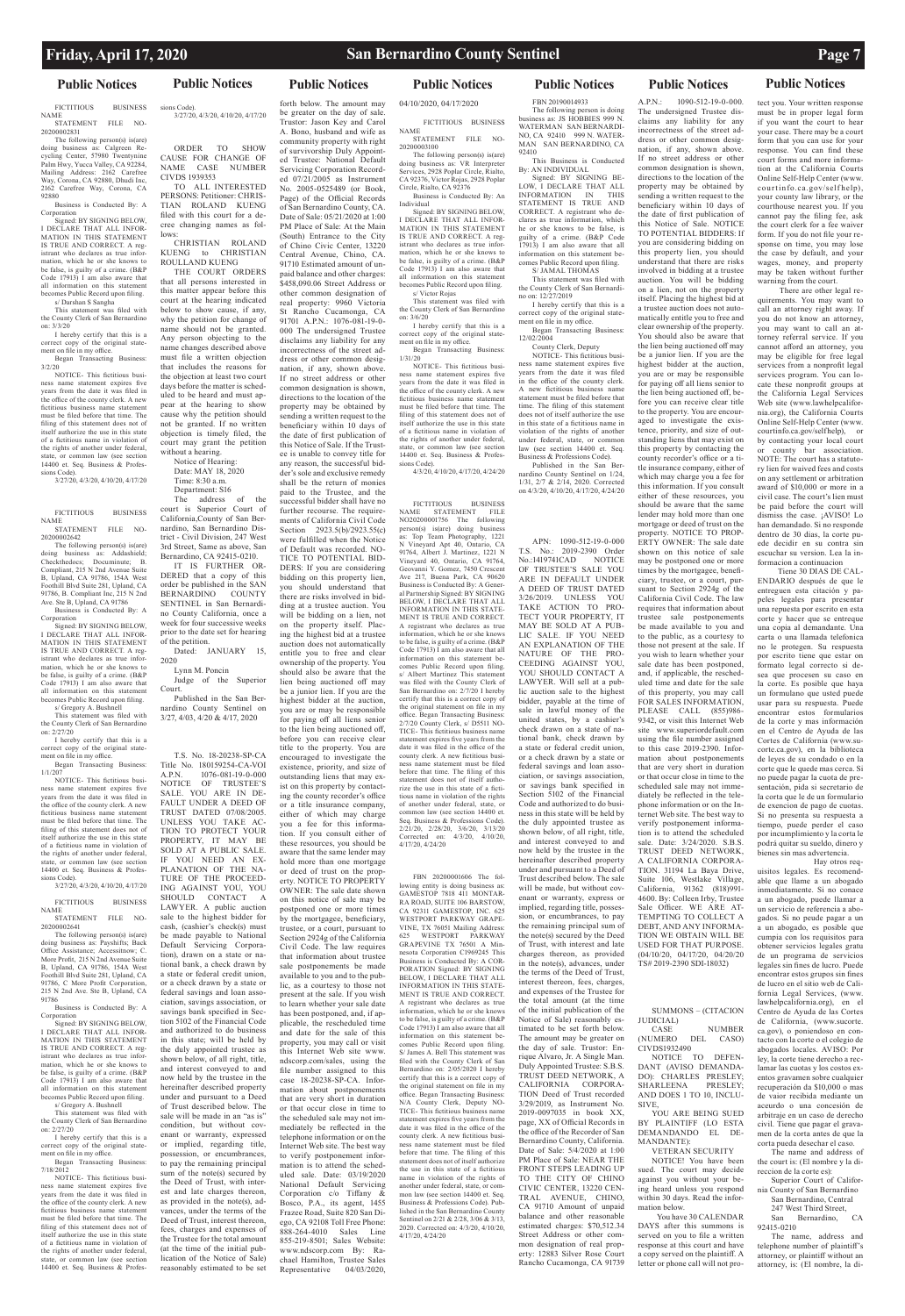# **Public Notices Public Notices Public Notices Public Notices Public Notices Public Notices Public Notices**

reccion y el numero de telefono del abogado del demandante, o del demendante que no tiene abogado, es): Law Offices of Gary A. Be-

mis APC Gary A. Bemis 92508

3870 La Sierra Ave., Suite 239

Riverside, CA 92505 Telephone: (951) 588-2080

DATE (Fecha): October 30, 2019 Clerk (Secretario), by Am-

ber M. Gear, Deputy (Adjunto) Published in the San Bernardino County Sentinel on<br> $4/10/20$ ,  $4/17/20$ ,  $4/24/20$ ,  $4/17/20$ ,  $4/24/20$ , 5/1/20

SUMMONS – (CITACION JUDICIAL) CASE NUMBER (NU-

MERO DEL CASO) CIVDS 1924335

NOTICE TO DEFEN-DANT (AVISO DEMANDA-DO): DESTINY ARNOLD

YOU ARE BEING SUED BY PLAINTIFF: (LO ESTA DEMANDANDO EL CON-TRADEMANDANTE): NAVY FEDERAL CRED-

IT UNION

NOTICE! You have been sued. The court may decide against you without your being heard unless you respond within 30 days. Read the information below.

 You have 30 CALENDAR DAYS after this summons and legal papers are served on you to file a written response at this court and have a copy served on the plaintiff. A letter or phone call will not protect you. Your written response must be in proper legal form if you want the court to hear your case. There may be a court form that you can use for your response. You can find these court forms and more information at the California Courts Online Self-Help Center (www.courtinfo. ca.gov/selfhelp), your county law library, or the courthouse nearest you. If you cannot pay the filing fee, ask the court clerk for a fee waiver form. If you do not file your response on time, you may lose the case by default, and your wages, money, and property may be taken without further warning from the court.

 There are other legal requirements. You may want to call an attorney right away. If you do not know an attorney, you may want to call an attorney referral service. If you cannot afford an attorney, you may be eligible for free legal services from a nonprofit legal services program. You can locate these nonprofit groups at the California Legal Services Web site (www.lawhelpcalifornia.org), the California Courts Online Self-Help Center (www. courtinfo.ca.gov/selfhelp), or by contacting your local court or county bar association. NOTE: The court has a statutory lien for waived fees and costs on any settlement or arbitration award of \$10,000 or more in a civil case. The court's lien must be paid before the court will dismiss the case. ¡AVISO! Lo han demandado. Si no responde dentro de 30 dias, la corte puede decidir en su contra sin escuchar su version. Lea la in-

ORDER TO SHOW CAUSE FOR CHANGE OF<br>NAME CASE NUMBER CASE NUMBER

formacion a continuacion

CHELLE ELIZABETH MI-LAN filed with this court for

peles legales para presentar una repuesta por escrito en esta corte y hacer que se entreque una copia al demandante. Una carta o una llamada telefonica no le protegen. Su respuesta por escrito tiene que estar on formato legal correcto si desea que procesen su caso en la corte. Es posible que haya un formulano que usted puede usar para su respuesta. Puede encontrar estos formularios de la corte y mas información en el Centro de Ayuda de las Cortes de California (www.sucorte.ca.gov), en la biblioteca de leyes de su condado o en la corte que le quede mas cerca. Si no puede pagar la cuota de presentación, pida si secretario de la corta que le de un formulario de exencion de pago de cuotas. Si no presenta su respuesta a tiempo, puede perder el caso por incumplimiento y la corta le podrá quitar su sueldo, dinero y bienes sin mas advertencia. Hay otros requisitos legales. Es recomendable que llame a un abogado inmediatamente. Si no conace a un abogado, puede llamar a un servicio de referencia a abogados. Si no peude pagar a un a un abogado, es posible que cumpia con los requisitos para obtener servicios legales gratu de un programa de servicios legales sin fines de lucro. Puede encontrar estos grupos sin fines de lucro en el sitio web de California Legal Services, (www.lawhelpcalifornia. org), en el Centro de Ayuda de las Cortes de California, (www. sucorte.ca.gov), o poniendoso en contacto con la corte o el colegio de abogados locales. AVISO: Por ley, la corte tiene derecho a reclamar las cuotas y los costos exentos gravamen sobre cualquier recuperación da \$10,000 o mas de vaior recibida mediante un aceurdo o una concesión de arbitraje en un caso de derecho civil. Tiene que pagar el gravamen de la

decree changing names as follows: AALIYAH MICHELLE JOHNSON to AALIYAH MI-CHELLE MILAN

 Tiene 30 DIAS DE CAL-ENDARIO después de que le entreguen esta citación y pa-PERSONS: Petitioner: MI-

THE PETITION FOR PROBATE requests that Maren Miller, CLPF, NCG be appointed as personal representative to administer the estate of the decedent. THE PETITION requests

eda desechar el caso.

reccion de la corte es):

Bernardino Justice Center.

que no tiene abogado, es):

GOU, LLP

Esq., (State Bar No. 296670)

11630 CHAYOTE STREET, SUITE 3, LOS AN-GELES, CA 90049 213-226-

6922

DATE (Fecha): AUGUST

16, 2019

Clerk (Secretario), by Kirk Warner, Deputy (Adjunto) Published in San Bernardino County Sentinel: 4/10, 4/17,

4/24 & 5/01, 2020

CIVDS2006280

TO ALL INTERESTED

YOU MAY EXAMINE the file kept by the court. If you are a person interested in the estate, you may file with the court a Request for Special Notice (form DE-154) of the filing of an inventory and appraisal of estate assets or of any petition or account as provided in Probate Code section 1250. A Request for Special Notice form is available from the court clerk.

This statement was filed with e County Clerk of San Bernardino

THE COURT ORDERS that all persons interested in this matter appear before this court at the hearing indicated below to show cause, if any, why the petition for change of name should not be granted. Any person objecting to the name changes described above must file a written objection that includes the reasons for the objection at least two court days before the matter is scheduled to be heard and must appear at the hearing to show cause why the petition should not be granted. If no written objection is timely filed, the court may grant the petition without

corta antes de que la corta pu-The name and address of the court is: (El nombre y la di-Superior Court of California, County of San Bernardino, San Bernardino Civil Division 247 West Third Street, San Bernardino, CA 92415, San The name, address and telephone number of plaintiff's attorney, or plaintiff without an attorney, is: (El nombre, la direccion y el numero de telefono del abogado del contrademandante, o del contrademandante MORANI STEIMACH. SILVERMAN THEOLO-The following person is doing busi-ness as: DANIEL'S MOBILE RE-PAIR 18411 VALLEY BLVD SPC 64 BLOOMINGTON, CA 92316; DANIEL'S MOBILE REPAIR, INC. 18411 VALLEY BLVD SPC 64 BLOOMINGTON, CA 92316 The business is conduct-ed by: A CORPORATION The registrant commenced to transact business under the fictitious business name or names listed above on: N/A By signing, I declare that all infor-mation in this statement is true and correct. A registrant who declares as true information which he or she knows to be false is guilty of a crime (B&P Code 179130. I am also aware that all information on this statement becomes Public Record upon filing. s/ LUIS D. GODINEZ RAMOS, PRESIDENT<br>Statement filed with the County Clerk Statement filed with the County Clerk

a hearing. Notice of Hearing: Date: 05/29/2020 Time: 8:30 a.m.

> Published in the San Bernardi County Sentinel on 4/17/20, 4/24/20, 5/01/20 & 5/08/20

Department: S16 The address of the court is Superior Court of California, County of San Bernardino, San Bernardino District - Civil Division, 247 West Third Street, Same as above, San Bernardino, CA 92415-0210, San Bernardino IT IS FURTHER OR-

DERED that a copy of this order be published in the SAN BERNARDINO COUNTY SENTINEL in San Bernardino County California, once a week for four successive weeks prior to the date set for hearing of the petition.

Dated: March 2, 2020 Lynn M. Poncin

Judge of the Superior Court. Published in the San Ber-

nardino County Sentinel on 4/10/20, 4/17/20, 4/24/20 & 5/01/20.

FBN 20200003072

of San Bernardino on: 03/05/2020 I hereby certify that this copy is a correct copy of the original statement on file in my office San Bernardino County Clerk By:/Deputy Notice-This fictitious name statement expires five years from the date it was filed in the office of the county clerk. A new fictitious business name statement must be filed before that time. The filing of this statement does not of itself authorize the use in this state of a fictitious business name in violation of the rights of another under federal, state, or common law (see Section 14400 et seq., Business and Professions Code). Published in the San Bernardino<br>County Sentinel 03/20/2020, County Sentinel 03/20/2020, 03/27/2020, 04/03/2020, 04/10/2020

CNBB12202001IR

TO ADMINISTER ESTATE OF:

Kyle Michael Griffith Case NO. PROPS2000186 To all heirs, beneficiaries,

creditors, contingent creditors, and persons who may otherwise be interested in the will or estate, or both of Kyle Michael Griffith

A PETITION FOR PRO-BATE has been filed by Deborah McGrath, in the Superior Court of California, County of San Bernardino.

> time. The filing of this sta does not of itself authorize the use

authority to administer the estate under the Independent Administration of Estates Act. (This authority will allow the personal representative to take many actions without obtaining court approval. Before taking certain very important actions, however, the personal representative will be required to give notice to interested persons unless they have waived notice or consented to the proposed action.) The independent administration authority will be granted unless an interested person files an objection to the petition and shows good cause why the court should not grant the authority.

A hearing on the petition will be held in Dept. No. S36 at 8:30 a.m. on June 16, 2020 at Superior Court of California, County of San Bernardino, 247 West Third Street, San Bernardino, CA 92415, San Bernardino- Probate

NOTICE OF PETITION San Bernardino County Sentinel

IF YOU OBJECT to the granting of the petition, you should appear at the hearing and state your objections or file written objections with the court before the hearing. Your appearance may be in person or by your attorney.

IF YOU ARE A CREDI-TOR or a contingent creditor of the decedent, you must file your claim with the court and mail a copy to the personal representative appointed by the court within the later of either (1) four months from the date of first issuance of letters to a general personal representative, as defined in section 58(b) of the California Probate Code, or (2) 60 days from the date of mailing or personal delivery to you of a notice under Section 9052 of the California Probate Code.

Other California statutes and legal authority may affect your rights as a creditor. You may want to consult with an attorney knowledgeable in California law.

> Attorney for Petitioner: William L. Banning, Esq. 16409 Via de Santa Fe, Rancho Santa Fe, CA

92067 Telephone No: 858.756.0056

4/17/20, 4/24/20, 5/1/20

FBN 2020-------

The following person is doing business as: NOTARIZE DOCS 4 U [and] MOSLEY BUSINESS SO-LUTIONS 721 N SAN ANTONIO AVENUE UPLAND, CALIF 91786 DOAQUIN MOSLEY 721 NORTH SAN ANTONIO AVENUE

UPLAND, CA 91786 Mailing Address: 333 E AR-ROW HIGHWAY, #1107 UPLAND,

CA 91785 This Business is Conducted By:

*Continued on Page*  It would not be unthinkable that Robertson's political machine would simply transfer the lion's share of its focus in the upcoming fall election from Robertson to Hawkins, or that, indeed, the political machine itself might be transferred outright to the young up-and-comer. Meanwhile, Hawkins

AN INDIVIDUAL Signed: BY SIGNING BELOW I DECLARE THAT ALL INFOR-MATION IN THIS STATEMENT IS TRUE AND CORRECT. A registrant who declares as true infor-mation, which he or she knows to be false, is guilty of a crime. (B&P Code 17913) I am also aware that all information on this statement becomes Public Record upon filing. S/ DOAQUIN MOSLEY

on: 04/14/2020 I hereby certify that this is a correct copy of the original state-

ment on file in my office. Began Transacting Business:

01/01/2020

County Clerk, Deputy NOTICE- This fictitious business name statement expires five years from the date it was filed in the office of the county clerk. A new fictitious business name statement must be filed before that time. The filing of this statement does not of itself authorize the use in this state of a fictitious name in violation of the rights of another under federal, state, or common law (see section 14400 et. Seq. Business & Professions Code).

# FBN 20200002823

The following person is do-ing business as: NEW ENGLAND DWELLING 711 S DATE AVE RI-ALTO, CA KADESHA P ENG-LAND 711 S DATE AVE RIALTO, CA

This Business is Conducted By: AN INDIVIDUAL

Signed: BY SIGNING BELOW, I DECLARE THAT ALL INFOR-MATION IN THIS STATEMENT IS TRUE AND CORRECT. A registrant who declares as true information, which he or she knows be false, is guilty of a crime. (B&P Code 17913) I am also aware that all information on this statement becomes Public Record upon filing.

S/ Kadeshaa England This statement was filed with the County Clerk of San Bernardino on: 03/03/2020

I hereby certify that this is a correct copy of the original state-

ment on file in my office.<br>Began Transacting Business:<br>03/01/2020

County Clerk, Deputy

NOTICE- This fictitious business name statement expires five years from the date it was filed in the office of the county clerk. A new fictitious business name statement must be filed before that time. The filing of this statement does not of itself authorize the use in this state of a fictitious name in violation of the rights of another under federal, state, or common law (see section 14400 et. Seq. Business & Professions Code).

Published in the San Bernardino County Sentinel on 4/17/20, 4/24/20, 5/01/20 & 5/08/20

mation in this statement is true and correct. A registrant who declares as true information which he or she knows to be false is guilty of a crime (B&P Code 179130. I am also aware that all information on this statement becomes Public Record upon filing. BAESAENG LEE, CEO Statement filed with the County Clerk of San Bernardino on: 04/13/2020 I hereby certify that this copy is a correct copy of the original statement on file in my office San Bernardino County Clerk By:/Deputy Notice-This fictitious name statement expires five years from the date it was filed in the office of the county clerk. A new fictitious business name statement must be filed before that time. The filing of this statement does not of itself authorize the use in this state of a fictitious business name in violation of the rights of another under federal, state, or common law (see Section 14400 et seq., Business and Professions Code). Published in the San Bernardino County Sentinel 04/17/2020, 04/24/2020, 05/01/2020, 05/08/2020

CNBB16202001MT

FBN 202000003925 The following person is doing business as: JJ GRILL; 59 MIL-LIKEN AVE., SUITE #101, ON-TARIO, CA 91761; BJ SOFT INC., 59 MILLIKEN AVE., SUITE #101, ONTARIO, CA 91761 The business is conduct-ed by: A CORPORATION The registrant commenced to transact business under the fictitious business name or names listed above on: APRIL 01, 2015 By signing, I declare that all infor-Statement filed with the County Clerk I hereby certify that this copy is a nardino County Clerk By:/Deputy ment expires five years from the date it was filed in the office of the county clerk. A new fictitious business name statement must be filed before that

CNBB16202002MT

FBN 20200003923 The following person is doing busi-ness as: SUNRISE CONTRAC-TORS; 219 S. RIVERIDE AVE., #184, RIALTO, CA 92376; MARCOS DIAZ CORTES, JR; 219 S, RIVER-ISE AVE #184, RIALTO, CA 92376<br>The business is conduct-The business is conduct-ed by: AN INDIVIDUAL The registrant commenced to transact business under the fictitious business name or names listed above on: 12/28/2016 By signing, I declare that all infor-mation in this statement is true and correct. A registrant who declares as true information which he or she knows to be false is guilty of a crime (B&P Code 179130. I am also aware that all information on this statement becomes Public Record upon filing. s/ MARCOS DIAZ COR-TES, JR; OWNER

FBN 20200003924 The following person is doing business as: G AND E TRUCK REPAI; 250 NORTH LINDEN AVE., SPACE 76, RIALTO, CA 92376 JOSE A. EU-SEBIO, 250 NORTH LINDEN AVE. SPCAE 76, RIALTO, CA 92376 The business is conduct-ed by: AN INDIVIDUAL The registrant commenced to transact business under the fictitious business name or names listed above on: N/A By signing, I declare that all information in this statement is true and correct. A registrant who declares as true information which he or she knows to be false is guilty of a crime (B&P Code 179130. I am also aware that all information on this statement becomes Public Record upon filing  $s/10SE$ s/ JOSE ARMAN-<br>DO EUSEBIO, OWNER EUSEBIO, Statement filed with the County Clerk of San Bernardino on: 04/13/2020 I hereby certify that this copy is a correct copy of the original statement on file in my office San Bernardino County Clerk By:/Deputy Notice-This fictitious name statement expires five years from the date it was filed in the office of the county clerk. A new fictitious business name statement must be filed before that time. The filing of this statement does not of itself authorize the use in this state of a fictitious business name in violation of the rights of another under federal, state, or common law (see Section 14400 et seq., becomes Public Record upon filing. s/ SHANNON COLETTE BROWN, PRESIDENT Statement filed with the County Clerk of San Bernardino on: 04/13/2020 I hereby certify that this copy is a correct copy of the original statement on file in my office San Bernardino County Clerk By:/Deputy Notice-This fictitious name statement expires five years from the date it was filed in the office of the county clerk. A new fictitious business name statement must be filed before that time. The filing of this statement does not of itself authorize the use in this state of a fictitious business name in violation of the rights of another under federal, state, or common law (see Section 14400 et seq. Business and Professions Code).

of San Bernardino on: 04/13/2020

correct copy of the original state-ment on file in my office San Ber-

Notice-This fictitious name state-

in this state of a fictitious business name in violation of the rights of another under federal, state, or common law (see Section 14400 et seq. Business and Professions Code). Published in the San Bernardino County Sentinel 04/17/2020, 04/24/2020, 05/01/2020, 05/08/2020

CNBB16202003MT

Business and Professions Code). Published in the San Bernardin County Sentinel 04/17/2020, 04/24/2020, 05/01/2020, 05/08/2020 Published in the San Bernardino<br>County Sentinel 04/17/2020. County Sentinel 04/24/2020, 05/01/2020, 05/08/2020 CNBB16202004EM FBN 20200003922 STATEMENT OF ABANDON-MENT OF USE OF FICTICIOUS BUSINESS NAME STATEMENT The following person is doing business as: TEAM FREIGHT TRANSPORT; 15222 LILAC ST., HESPERIA, CA 92345; HUM-BERTO C. JOVEL; 15222 LILAC ST., HESPERIA, CA 92345, JOSE A. RAMIREZ, 15222 LILAC ST., HESPERIA, CA 92345 The business is conducted by: A GENERAL PARTNERSHIP This statement was filed with the County Clerk of San Bernardino County on 09/202017. Original File#FBN20170010680

FBN 20200003921 The following person is doing business as: BEACH TO HILLS HOMES: 15931 JANINE DR. WHITTIER, CA 90603; SHAN-NON BROWN REAL ESTATE GROUP, INC; 15931 JANINE DR, WHITTIER, CA 90603<br>The business is conduct-The business is conduct-ed by: A CORPORATION The registrant commenced to<br>transact business under the ficti $b$ usiness under the fictitious business name or names listed above on: OCT. 18, 2019 By signing, I declare that all information in this statement is true and correct. A registrant who declares as true information which he or she knows to be false is guilty of a crime (B&P Code 179130. I am also aware that all information on this statement

The registrant commenced to transact business under the fictitious business name or names listed above on: N/A By signing, I declare that all information in this statement is true and correct. A registrant who declares as true information which he or she knows to be false is guilty of a crime (B&P Code 179130. I am also aware that all information on this statement becomes Public Record upon filing.

s/ HUMBERTO C. JOV-EL, GENERAL PARTNER Statement filed with the County Clerk of San Bernardino on: 04/13/2020 I hereby certify that this copy is a correct copy of the original statement on file in my office San Bernardino County Clerk By:/Deputy Notice-This fictitious name statement expires five years from the date it was filed in the office of the county clerk. A new fictitious business name statement must be filed before that time. The filing of this statement does not of itself authorize the use in this state of a fictitious business name in violation of the rights of another under federal, state, or common law (see Section 14400 et seq. Business and Professions Code). Published in the San Bernardino<br>County Sentinel 04/17/2020 County Sentinel 04/24/2020, 05/01/2020, 05/08/2020 CNBB16202005EM

# **It Is Federal Rather Than State Law That Is Robertson's Bête Noire** *from page 4*

Teaman, Ramirez and Smith report anticipated for delivery on April 28. According to Joshua Calhoun, a certified public accountants with

Teaman, Ramirez and Smith, the independent auditing services his firm was called upon to perform in September "is not designed to detect instances of fraud or noncompliance with laws or regulations; however, we will communicate to you any known and suspected fraud and noncompliance with laws or regulations affecting the city's appropriations limit documents that come to our attention."

Were the city council to act to withhold from the Department of Housing and Urban Development the outcome of the Teaman, Ramirez and Smith audit, the City of Rialto would risk the availability of future Community Development Block Grants,

which over the next decade would be worth \$8 million-to-\$10 million to the Rialto community. Upon notification of fraud or possible fraud in the Community Development Block Grant program, the U.S. Department of Housing and Urban Development, through which the grants are administered, will in turn most likely make a

referral of the matter to the United States Attorney General, which will prompt scrutiny by the U.S. Attorney's Office either in Riverside or Los Angeles and, by extension, local or regional offices of the FBI. How rapidly and with what intensity the federal investigation proceeds will greatly impact Robertson's political future.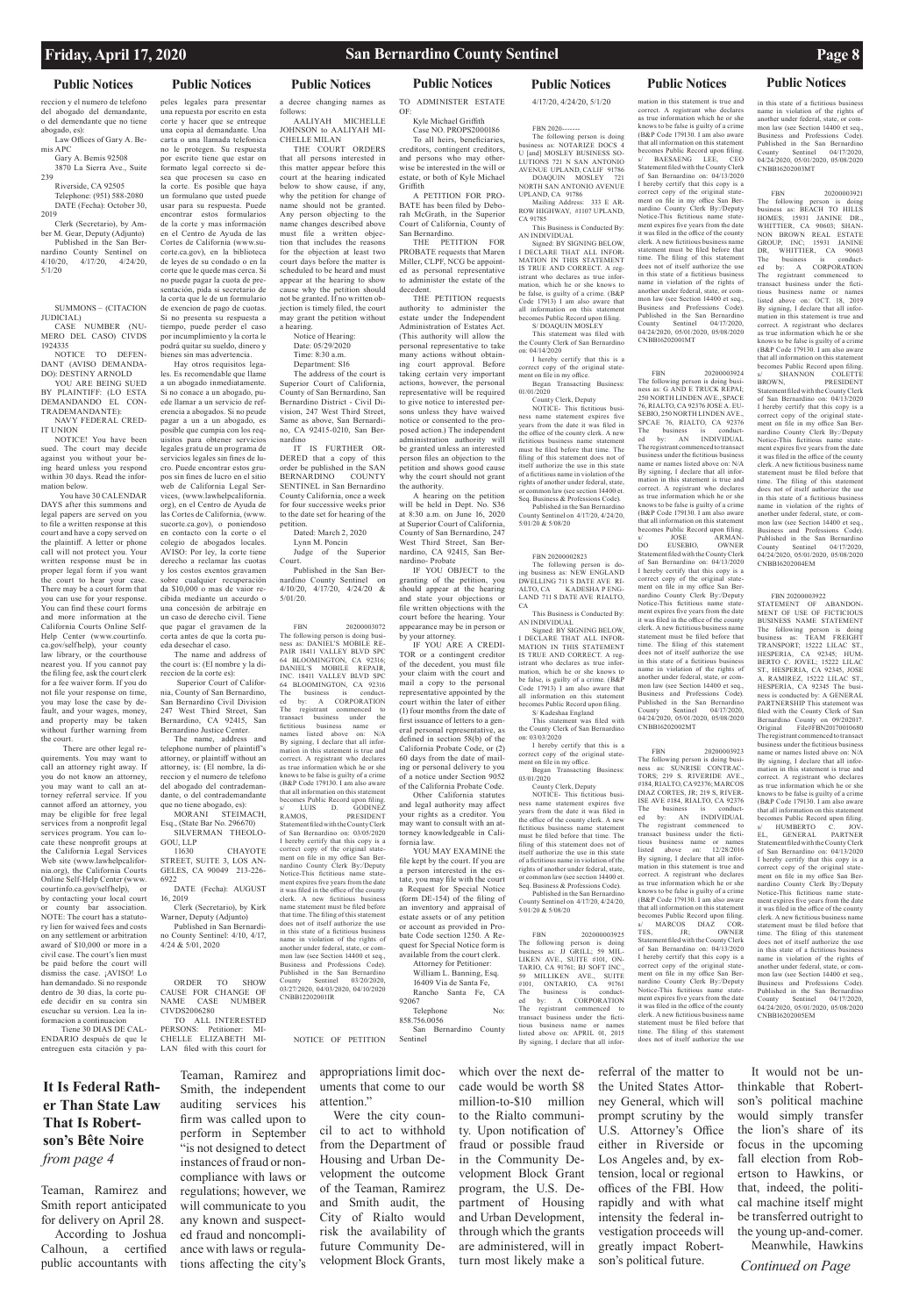# **West Valley Water Board In Rialto Beset With Radically Shifting Political Alliances**  *from page 8*

faces challenges of his own, having to overcome entrenched problems at the water district. The difficulties are myriad, indeed so deep and in some respects convoluted, that if Hawkins proves equal to the task of resolving them, his advancement is virtually assured. Conversely, his having attached himself to the district carries with it the potential that the district's tangle of predicaments will envelope him, dulling whatever luster he can be said to currently possess, and at worst end his political viability outright.

One problem that dogs the district is that it has far too many colonels and generals and not enough privates and corporals. Additionally, the general staff is not getting along with the district's single four star general.

Just a few days after Hawkins was installed as district president, a letter from sixteen of the district's eighteen department managers was delivered to Hawkins and the remainder of the board, pressing them to relieve General Manager Clarence Mansell of his position as lead staff member, alleging he had been dishonest and conspiratorial in hiring individuals unsuitable and untrained for the tasks they were to perform and promoting others who lacked qualifications, adequate experience and demonstrable competence to perform the assignments given to them. Many of those reading the letter were uncertain about whether to be shocked more by the accusations that touched on Mansell's cronyism, dishonesty and lack of transparency, poor communication, disrespect for employees and questionable professionalism than they were at learning that the district had 18 department heads in addition to three assistant general manager positions.

A pattern that had been established and had grown entrench in the district prior to Mansell's arrival as general manager in 2018 was the provision of sinecures – high paying and mostly do-nothing positions – to the friends, political associates, supporters and family members of the board members.

The West Valley Water District operates five treatment plants, 385 miles of pipeline, 25 reservoirs and 17 wells in the Chino, Bunker Hill, Lytle Creek, North Riverside and Rialto-Colton water basins to serve more than 80,000 residents in Rialto, Fontana, Bloomington and north Riverside County through more than 24,000 service connections. Yet it is not the only purveyor of water to Fontana, Rialto and Colton. The 80,000 residents it serves are fewer than those residents in either Fontana, at 214,000 or Rialto, with 104,000. Nor is the water district responsible for anywhere near the range of services provided by the cities of Fontana, Rialto or Colton, and is limited directly to the provision of potable water to households and businesses within its jurisdiction. Fontana employs a city manager, an assistant to the city manager and 17 department heads overseeing 19 departments. Rialto employs a city manager, an assistant city manager and nine department heads overseeing nine departments. Colton, with a population of 55,500, and which contains its own utility division providing its residents and businesses electricity, water and sewer service, has a city manager and 13 department heads. The top-heaviness in the West Valley Water District is evident in the consideration that at least 17 employees are receiving salaries alone in excess of \$100,000 per year, 25 employees are receiving salary and benefits in excess of \$150,000 per year, at least eight are receiving salary and benefits exceeding \$200,000 per year and four employees are receiving salaries

and benefits of \$250,000 per year or more.

One of those in the quarter-of-a-milliondollar-per-year bracket is Jeremiah Brosowske, a political operative upon whom the position of assistant general manager was conferred last May.

Brosowske, who possessed no experience, no training, held no certificates or licenses, and had no expertise in water operations, was given two areas of responsibility upon hiring, those being public information dissemination and customer relations.

Already in place at the district was another assistant general manager, Richard Pacheco, whose title, general manager for external affairs, implied that he too was responsible for overseeing public relations. He was moved into an assignment overseeing operations to make way for Brosowske. In addition, working for the district at that time was one of Brosowske's acquaintances from electioneering efforts at the level of the San Bernardino County Republican Party, Naseem Farooqi, the district's public affairs manager.

district at that juncture; or one could endeavor to remain neutral. Before the election at which Olinger was displaced by Hawkins, the latter two choices carried some risk. The complexion changed somewhat once the November election was held in which Hawkins defeated Olinger and Greg Young and Crowther retained their positions.

In October, just as the campaigns for the three positions on the West Valley Water Board were hitting fever pitch, evidence surfaced, consisting of some form of electronic media, showing that Brosowske was engaged in work on the premises of the West Valley Water District Headquarters at 855 West Baseline Road in Rialto on behalf of one of the district's board candidates. Within days, there were follow-up reports that Brosowske was actively working on behalf of Olinger against Hawkins as well as for Angel Ramirez, who was challenging incumbent Greg Young. In the wake of the accusation that he was engaged in partisan electioneering activity during work hours performed at the district's premises, there were calls for Brosowske's suspension. After the November electoral victories by Hawkins and Young, there was widespread anticipation that Brosowske's firing

would follow.

*Continued on Page 11* Two days after the election, while Hawkins was not yet sworn in and Olinger remained as a lame duck, the board during a regularly scheduled meeting, ratified a separation agreement with Assistant General Manager Richard Pacheco, who had been placed on paid administrative leave in the spring of 2019 for reasons that have not been publicly disclosed. Pacheco is a member of the Baldwin Park City Council, in which capacity he had voted to rehire Dr. Taylor to serve as that city's police chief. After the once-close political relationship between Clifford Young and Taylor soured in 2018, Clifford Young had joined with former West Valley Water District Chief Financial Officer Naisha Davis and one-time Assistant West Valley Water District Board Secretary Patricia Romero, who has now been moved into the district's customer service division, in filing a qui tam lawsuit against the district, alleging a host of depredations, including elaborate quid pro quos variously described as kickbacks or bribes in which Taylor was rehired as police chief in Baldwin Park in exchange for Pacheco getting the assistant general manager's post at West Valley, and Robert Tafoya, the city attorney in Baldwin Park, being hired as general counsel at the West Valley Water District. According to the qui tam suit, there were various other "false claims" for payment made to and paid out from the water district involving a cast of individuals or firms tied in one way or another to Taylor, Pacheco and Tafoya, including the law firm of Albright, Yee &

There was been even more pointed scrutiny of Brosowske's circumstance after the district board, in December at Hawkins' instigation, retained the services of ChamberlaynePR, a public relations firm headed by Charles Chamberlayne. Recently, when the need for employing a public relations firm was brought into question given that the district already had what many considered to be a redundancy in public information capability in the persons of Brosowske and Farooqi at a combined cost to the district exceeding \$400,000, word emanated from the district that the retention of ChamberlaynePR represented the first move in the direction of dispensing with both Brosowske and Farooqi. At present, ChamberlaynePR has been detailed to handling the district's communications with regard to the response to the coronavirus challenge, an assignment that logically would lie with Brosowske and Farooqi.

Of note, is that Charles Chamberlayne has devoted some time, in addition to his communications with regard to the virus, to defending the district and Hawkins in particular, in a recentlycreated webpage on the district's website devoted to news articles, primarily or exclusively ones that have appeared in the county's largest daily newspaper, the *San Bernardino Sun*. The *Sun's*  reportage has extended to the district's retention of Chamberlayne, who attended Howard University in Washington, D.C. with Hawkins, as well as the district's retention of Rodney Diggs, an attorney with the Los Angeles law firm Ivie, McNeill & Wyatt, to do legal work on behalf of the district. Diggs also attended Howard University with Hawkins in the early 2000s. The webpage put together by Chamberlayne does not deal explicitly with the precise, and what many consider to be the actual, reason for Chamberlayne's work with the district, what is taken by some as an indication that Brosowske and

Farooqi are to soon be handed pink slips.

Hawkins skillfully sashayed around the issue when questioned about the circumstance by the *Sentinel*.

"What I think I can safely say to you is that we have brought ChamberlaynePR in to make sure we have very clear communications with our ratepayers and customers with regard to the COVID-19 situation, so they have confidence we are making wise use of our resources," Hawkins said last week. "I will allow you to judge how well they are doing that. ChamberlaynePR – Charles – is also working on an evaluation and analysis of our external affairs department. I believe they should have something the board can review at this next meeting."

At the West Valley board meeting held last night, April 16, the Chamberlayne firm provided the board in closed session the assessment report for external affairs. The report, while not yet public, used devastating language in its assessment of Brosowske's performance and leadership. Brosowske, knowledgeable of the findings and sensing what was to soon come his way, offered a separation agreement effective Friday. The board considered Brosowske's proposal in a closed, executive session that evening and afterwards it was reported out that the board voted 4-to-0, with Greg Young abstaining, to accept Brosowske's offer.

Every bit as thorny for Hawkins is what the district is going to do with Mansell. Prior to Hawkins' election, Mansell had become a pivot point for the sharply divided board. Under the ground rules for political survival at that point, there were two choices for district employees. One option was siding with the Taylor-led faction, consisting of Taylor, Crowther and Olinger, which was in control; or one could side with the Clifford Young-led faction; consisting of Young and Young, which did not have sufficient political muscle to control the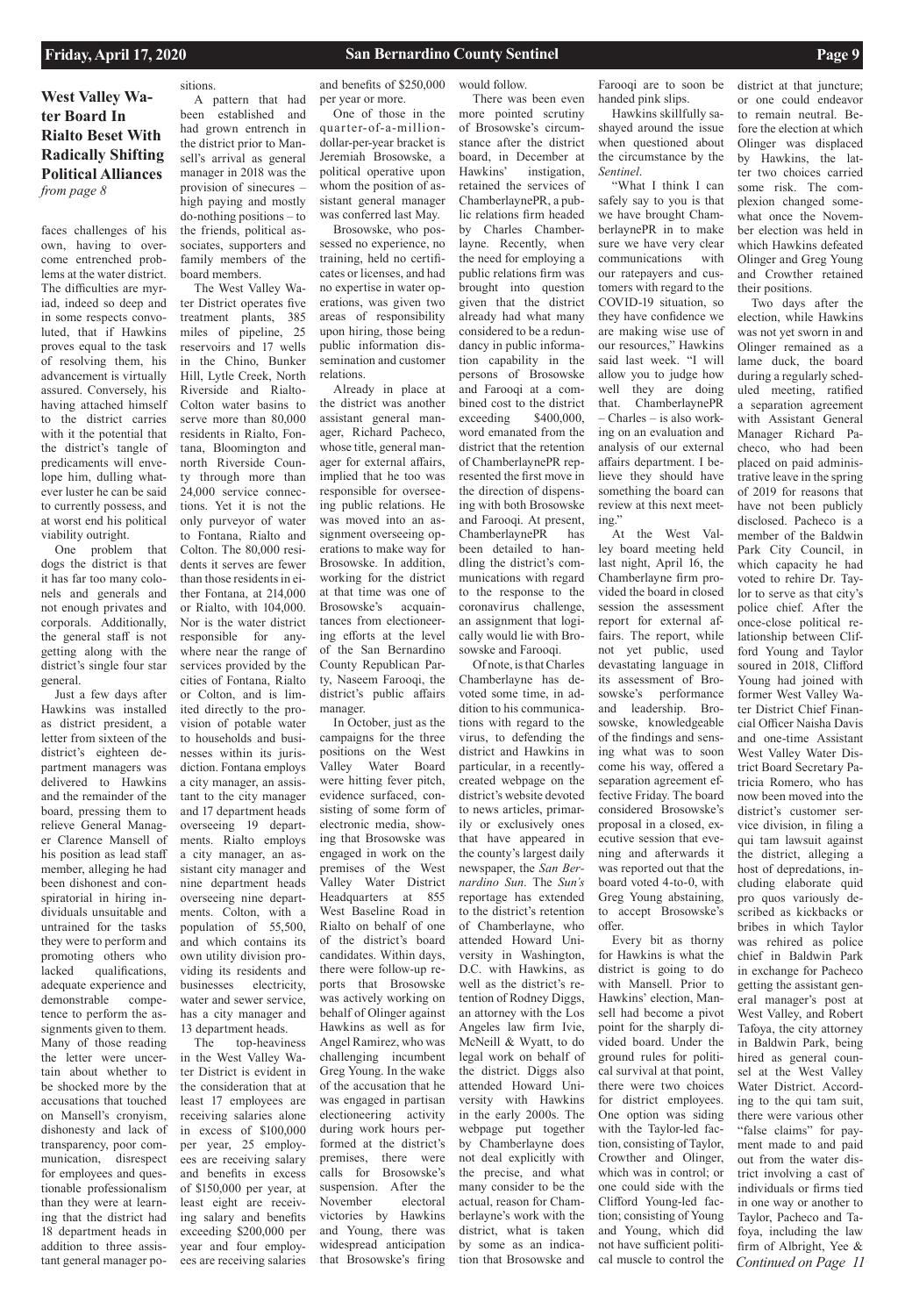**Apply The Same Standard To Governnnment That Government Applies To Citizens, Citizen Activist Suggests** *from page 6*

or the same ones that he was in – but there's certain people that have been involved and they needed representation and they asked for it. By law, being a city employee, we are obligated to give him representation, whether it be the people the city attorney brought forth or the city attorney themselves. So we need to think about it, and think about it long and hard. If that is that way you guys want it to be, you should have said that in closed session." Ibarra then cited Government Code § 815 3B, which, she said, holds that in cases involving sexual harassment or corruption allegations against a public official, the governmental entity with which the person accused is affiliated is not obliged to defray the cost of legal representa-

tion. "Under that government code, we do not have the obligation to represent him legally," Ibarra said.

Deputy City Attorney Carvalho said, "The issue of whether the city council has a duty to defend is a factual question that's provided for in the government code. That duty to defend is not absolute. There are exceptions to that, and we have discussed those exceptions, and some of those exceptions are set forth in your staff report, including whether that individual has been acting within the scope of their employment, including whether the city asked for a reservation of rights agreement, and finally whether the individual acted with malice or fraud or intent similar to that."

Councilman Shorett said, "The fact of the matter is… we do have

an obligation to provide legal representation in this particular case. We do not, however, have to hire a special or outside attorney, or expend any extra money. So my motion would be simply that Mayor Valdivia gets lumped in with all the rest of us with the current city attorney providing legal services for all of us, the city, including any employees who are involved, at least for the time being. In other

words, we do have to provide legal service and

representation, but we do not have to hire a special or more expensive or a separate attorney for that particular employee. So my motion would be, simply, that we not hire any of the suggested attorneys, but that the mayor in this case just be lumped in with the representation by our city attorney staff to do what we need to do to go through this process." Shortly thereafter, Councilman Henry Nickel said, "I move to table this item. If it's already under the authority of the city attorney, why are we even considering it? Let's just table it." In American parliamentary procedure, tabling an item means to postpone or suspend consideration of the matter. When the vote to do so was initially taken,

Sanchez, Shorett and

Nickel voted to do so, but Ibarra, Figueroa, Richard and Mulvihill were opposed.

Figueroa's and Richard's rationale was different than those of Ibarra and Mulvihill.

Ibarra wanted to pursue having the council vote to not fund Valdivia's legal defense altogether. She demonstrated that when she cited yet another ele-

Code, this time § 995.2, which she said would justify leaving Valdivia on his own to construct a defense of his actions. "Based on the allegations that have come out, without us having the results of the investigation, which is beyond the 45 days [following the lodging of the Cisneros and Cervantes complaints], we need to be very careful of what we are voting on right now,"

ment of the Government defense costs.

Ibarra said. "That's why I'm voting no. If we have the opportunity to deny the legal representation, especially when it's been only one of us that's been named in a lot of these allegations, I don't think that's something the city should be paying for."

Mulvihill wanted an opportunity to discuss the matter further.

Figueroa and Richard were in favor of having the city defray Valdivia's

After some brief further discussion, Mulvihill indicated he wanted to withdraw his vote against tabling the matter. Nickel motioned that the proposal to pay \$50,000 toward Valdivia's defense be tabled and Shorett seconded it. It then passed with Sanchez, Shorett, Nickel and Mulvihill prevailing. -*Mark Gutglueck*

en the coronavirus safety restrictions imposed on the public.

"I have concerns that the meeting was even held," Matuszak.

Matuszak said, "Our organization called the Friends of Live Oak Canyon came into existence more than thirty years ago for the purpose of preserving the natural environment of Live Oak Canyon. That is our stated goal. I have presided over the non-profit organization for about thirty years. I have been involved with all five different government agencies and regularly

attend many public hearings relating to any local government action to be taken with regard to development or any other issue. So, I was shocked that the meeting took place. I was given no notification of the meeting. I have been very active with the City of Redlands for over three decades. They know who I am and that if there is going to be any discussion relating to any type of development that I want to be noticed. I received no notification. I found out about it late the night before the meeting. I had to rally our organization at the last moment to make sure there was some public testimony that reflected the position of our residents. Our residents accounted for nearly half of the written public comments. All were against the exten-

sion."

Matuszak continued,

"I am not aware of anyone whose testimony said it was a good thing to extend that permit, yet the planning commission voted unanimously to make the time extension. I would question whether the members of the planning commission were listening to the members of the public."

Matuszak said, "My first question to the planning commission is: Are they being responsive to the people they represent? If you look at Tuesday night's meeting there was a blatant disregard of the issues that were raised by the residents of Live Oak Canyon. Their decision to extend the permit was a slap in the face to our residents."

Matuszak said he would further ask, "Is the City of Redlands doing what is reportedly being done in other jurisdictions? Are they minimizing public comment

by holding what should

be considered non-essential public hearings? It's not clear to me if this is an intentional attempt to minimize public comment and slip a decision through without it being noticed, or if it is simply an irresponsible and reckless policy to hold a non-essential public hearing during a state of national crisis brought about by the COVID-19 pandemic. Ultimately, it is the Redlands City Council's decision to regulate their management's public activity. And doesn't anyone in the planning commission have any concerns about holding a non-essential public hearing in these times for their own safety? Perhaps the answer lies with an exposé of whether the Mistretta group donated to any of the council members' campaign funds."

Matuszak said he re-

sented local public officials using the emergency situation to slip out from under their obligation to hear and redress the public-at-large's con-

cerns.

"I frequently attend those meetings," Matuszak said. "I'm in a high [coronavirus] risk category because of my age and preexisting medical conditions, so I intentionally didn't attend the meeting. I did respond in writing, but public testimony is always more effective than written testimony. If you are sensing a pattern of this going on in other places as well, I believe there should be some questions asked of local government and particularly the City of Redlands. Quite frankly, I think that the governor of California should put a stop to all non-essential meetings and particularly meetings like what was held yesterday with the processing of the request to extend the time for that project."

Government should apply the same standard to itself that it is imposing on citizens, Matuszak said.

"Restaurants are closed," he said. "Gatherings of more than ten people have been banned entirely and the City of Redlands was conducting a meeting that was non-essential. That meeting should have been postponed until it was safe for the public to attend."

At Wednesday's city council meeting, the mayor and council members discussed issues relating to the coronavirus emergency, but did not address the concept of limiting the city's virtual meetings to essential business.

-*Mark Gutglueck*

**Councilwoman Richard Advises Her Colleagues To Not Let Emotion Drive Them Into Refusing Mayor Valdivia Legal Support In Fighting The Abuse Allegations Lodged By His Current & Former Employees Against Him** *from page 5*

The trees have been afforded some level of protection within Joshua Tree National Park, which lies within San Bernardino County. However, outside the park off-road vehicle use, cattle grazing, pow-

erlines and pipelines and large-scale energy projects are destroying its habitat. Approximately 40 percent of the western Joshua tree's range in California is on private land, with only a minute percentage protected from development. The Center For Biological Diversity has projected that virtually all of this

habitat will be lost without stronger legal protections for the trees.

"The California Endangered Species Act may be the only hope for saving these iconic symbols of the Mojave Desert," said Cummings. "Joshua trees are uprooted or bulldozed on a daily basis to make way for roads, powerlines, strip malls and vacation

rentals right up to the borders of our national parks. If these beautiful plants are to have any hope of surviving the difficult decades ahead, we have to stop killing them."

The Joshua tree has recently been recognized as composed of two distinct species,

the western Joshua tree (yucca brevifolia) and the eastern Joshua tree (yucca jaegeriana). The two species occupy different areas of the desert, are genetically and morphologically distinguishable, and have different pollinating moths.

The April 13 recommendation addresses the western species, and

came in response to a petition the Center for Biological Diversity filed with the state in October, asking for western Joshua trees to be protected under the California Endangered Species Act. In June California's

Fish and Game Commission will decide whether to accept the depart-*Continued on Page 12*

**Joshua Trees** *from front page*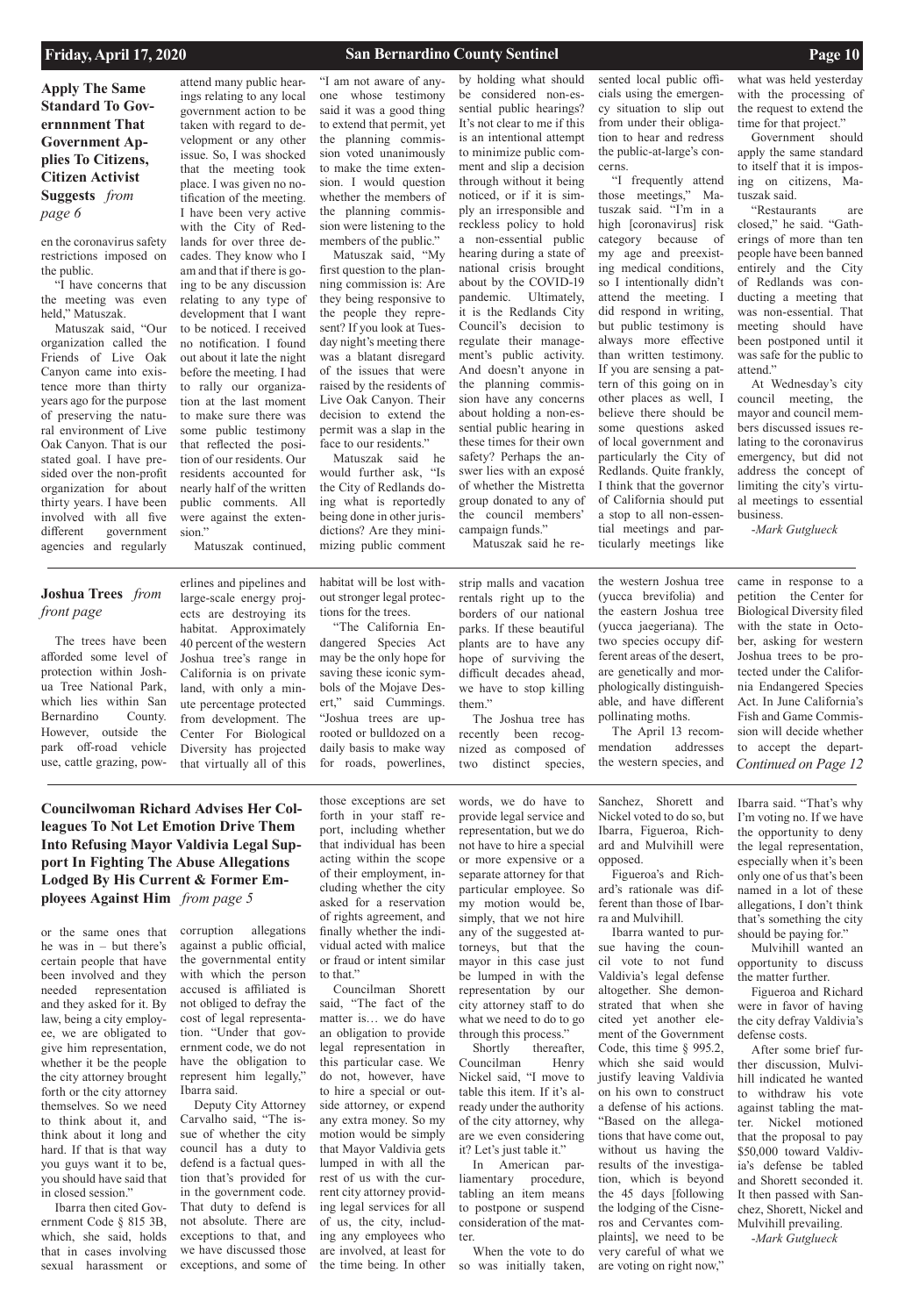*Continued on Page 12*

# **Friday, April 17, 2020 San Bernardino County Sentinel Page 11**

# **Kneejerking To Unfounded Press Reports Of Untoward Activity Is "No Way To Run A Public Agency," Hawkins Says**  *from page 9*

Schmit; the Kaufman Law Firm; and consultant Robert Katherman, all of whom were given contracts with the water district. All, or much, of this was alleged to have been orchestrated by Mansell in his capacity as district general manager.

It was suggested though never publicly confirmed that Pacheco's suspension had come about because of information that had surfaced as a result of the qui tam suit. In November 2019, with Olinger's days on the board numbered, a quiet exit for Pacheco was arranged in the backroom and, after he had drawn some \$135,000 in salary and benefits in the previous six months while he was on administrative leave, the board in a closed session ratified a separation agreement with him on a 4-to-0 vote without Clifford Young participating that conferred upon him nine more months of salary, equal to \$142,194, and included Pacheco's pledge to forever relinquish any claims against the district based upon his employment there and his forced departure therefrom.

The terms of that agreement were worked out by Tafoya.

At that point, given the manner in which Taylor had politically militated against Hawkins in the just-concluded election and the greater and lesser amounts of money he and Crowther had put

behind Olinger in the campaign, it was taken as an article of faith that within a relatively short period of time Hawkins would hew to the side of the political divide wherein Greg Young and Clifford Young were situated, such that it was probable that Tafoya and his firm would soon no longer be associated with the district and that Mansell would make his departure as general manager as well.

Taylor's adroit maneuvering in agreeing to advancing Hawkins directly into the president's position has succeeded, for more than four months now, in keeping both Mansell and Tafoya in place.

Another factor has been militating in Mansell's favor as well. Mansell was once employed by Veolia Water North America. In 2013, in what was perhaps the first major undertaking by the City of Rialto during Deborah Robertson's tenure as mayor, the city awarded Veolia Water North America a 30-year contract to take over operations of Rialto's aging and dilapidating water and wastewater systems. The 30-year contract, which is projected to provide Veolia Water approximately \$300 million in revenue over that time, allowed the city to slip out from underneath the very expensive burden of reconstructing and maintaining its water and sewer system infrastructure and managing its operations, while diverting any ire local residents may have had over the increases in water and sewer rates that have been imposed since from being vectored at the city and rather toward the company. Robertson developed a positive working relationship with Mansell as a result, and she has served as an influential voice in encouraging Hawkins to not give into Young and Young in their relentless advocacy of Mansell's firing.

The letter cautioned the board's members that Mansell had been less than straightforward in his dealing with them, asserting that "Mr. Mansell has justified all of his actions by stating that the board is aware of and in support. We believe this to be an untrue statement as his actions are oftentimes in direct contradiction to your statements on the dais." The letter somewhat melodramatically intoned that "we have come to the firm conclusion that the only way to save our water district is to change the leadership of the West Valley Water District."

Hawkins deflected the *Sentinel's* pointed inquiry with regard to Mansell's prospects for survival at West Valley.

"Every person is entitled to due process," he said. "That is a fundamental element of what our founding fathers envisioned. I don't think our decisions should be based on spectacular reports of wrongdoing that have appeared in the latest editions of the newspapers. That is no way to run a public agency. I don't know anything about the hiring of cronies. I think it is very important that we convert these unsubstantiated reports of impropriety into something that can be proven before we

take action. Yes, there are a range of concerns with regard to how our district is being operated and managed. We have a process in place to evaluate that. There are questions about the directions that have been given and the lines of authority. One of the things being worked on is a new employee handbook. This should lay out what the objectives are, clearly. We are making strides in that direction. Our main priority is being responsive to the ratepayers in the district. Right now, Clarence Mansell is the general manager of the West Valley Water District."

While Taylor from time to time finds himself frustrated at the direction the board has taken under Hawkins' stewardship of the district, those are relatively minor issues he is willing to reconcile himself to, as the two issues most important to him – keeping Mansell as general manager and Tafoya as general counsel – have been served by the fragile alliance he has been able to maintain with Hawkins.

Still the same, how long Mansell will remain is yet an open question.

A letter signed in December by Farooqi, General Services Manager Jon Stephenson, Acting Human Resources Manager Paul Becker, Operations Manager Joanne Chan, Engineering Services Manager Linda Jadeski, Business Systems Manager Albert Clinger, Accounting Manager Jose Velasquez, Geographic Information Systems Manager Telat Yalcin, Purchasing Supervisor Al Robles, Production Supervisor Joe Schaak, Water Quality Supervisor Anthony Budicin, Customer Service Supervisor Alberto Yulo, Chief Treatment Plant Operator Ernie Montelongo and Chief Treatment Plant Operator Sergio Granda stated, "General Manager Mansell has alienated employees by removing responsibilities from specific individuals to those who will do his bidding" and that "it is our fundamental belief that without a change in leadership, our once proud West Valley Water

"My opinion is there is a huge lack of transparency in West Valley," he said. "I think they are an embarrassment to our community. I am concerned about the favoritism and misuse of funding, the hiring practices, promotions. They haven't done a good job in that regard. They have hired people, frankly, that we got rid of. I don't think that district is representative of what Rialto is or what Rialto should be. When you read about these things in the papers, it is an embarrassment."

District will continue to decline and water services will be at risk to our customers."

Well recognized is that both Young and Young are gunning to be rid of Mansell, but that both Taylor and Crowther were adamant about having him stay as general manger, such that Hawkins' vote would be indispensable if Mansell is to be cashiered. That, however, might not be fully accurate, as there have been recurrent indications that Crowther has become displeased with several developments at the district, and has not accepted Mansell's explanation of what has occurred nor the general manager's assertion that he had no hand in them. Whether Crowther would prove willing to break ranks with Taylor on the issue of Mansell's cashiering and enter into a hitherto uncharacteristic alliance with Young and Young to do so against Taylor's wishes remains to be seen.

Ed Scott is the longest serving member currently on the Rialto City Council, which gives

him both an historical perspective, a keen sense of the city's politics and tenor of governance, and a general feel for the pulse of the community. His status as a municipal insider is tempered by his being a Republican in an overwhelmingly Democratic town together with his loss to Robertson in the 2012 mayoral election. Having nevertheless managed to be reelected twice since unsuccessfully reaching

for that brass ring while forming a working relationship with his four Democratic colleagues on the council, Scott offered his perspective on where the city stands, and its prospect, based on Baca's inside track position for moving onto the board of supervisors later this year, of achieving the political prominence it has not had for some time.

Jesse Armendarez will have a hard time beating Baca in November, Scott opined. "It is clearly an uphill climb for him," Scott said. "He is going to have a very difficult turn out on the hustings as a Republican in an area that is this heavily Democratic." That is not to mention, Scott said, that he is himself supporting Baca. "I agree; This is Joe's race to lose," Scott said. "I can't see, unless I am really missing something, Jesse coming in ahead of him. It is my personal opinion that it comes down to how hard you work and how engaged you become with the job at hand. Joe has that kind of work ethic, that level of commitment."

With Baca seemingly destined to move his office out of Rialto City Hall to the fifth floor of the county administrative building in downtown San Bernardino along with the election/ reelection of two members of the city council and the election/reelection of the mayor scheduled for November, Scott said, "There could be a significant change on the council by this time next year."

Scott said that the matter relating to the allegations of nepotism against the mayor was serious, but that Robertson would likely "weather this storm. I don't

know what the special auditor is considering or what the audit will say. The auditing firm came to us with something they were concerned about. That's what is being looked at now." Scott continued, "I think she'll come through this. Deborah's very popular in the community. She's been here a long time, as I have. No matter the outcome, I would think she would still have some degree of influence."

Scott said he is relatively "happy with the council as it is. I think together we have done a pretty nice job. As far as the mayor and I go, I see her as someone with a similar vision to mine on a majority of the things that come before us. We both want to move the city forward, in a positive direction, or at least not move it backward. For the most part, we have a pretty consistently unanimous council. I tend to be more conservative than the rest. I question things brought to us by staff more. In some cases, I have been able to persuade the council to rethink, sometimes, what our position is going to be. On some of the most important things I have succeeded. I don't always bring things up. When I do, I think they listen."

Scott contrasted the circumstance at Rialto City Hall with what is going on in the water district.

Scott said, "I really don't know Mr. Hawkins. I don't see that there has been a lot of change in the district since he got there. I know he campaigned on a platform that he would try to clean out what is going on there, and he did have a relationship with the mayor, who was promoting him." As for Hawkins moving into the presidency of the board immediately, Scott said, "I don't think that's a good practice. I frankly don't think he had the experience. I don't believe that when a person first gets elected he knows everything